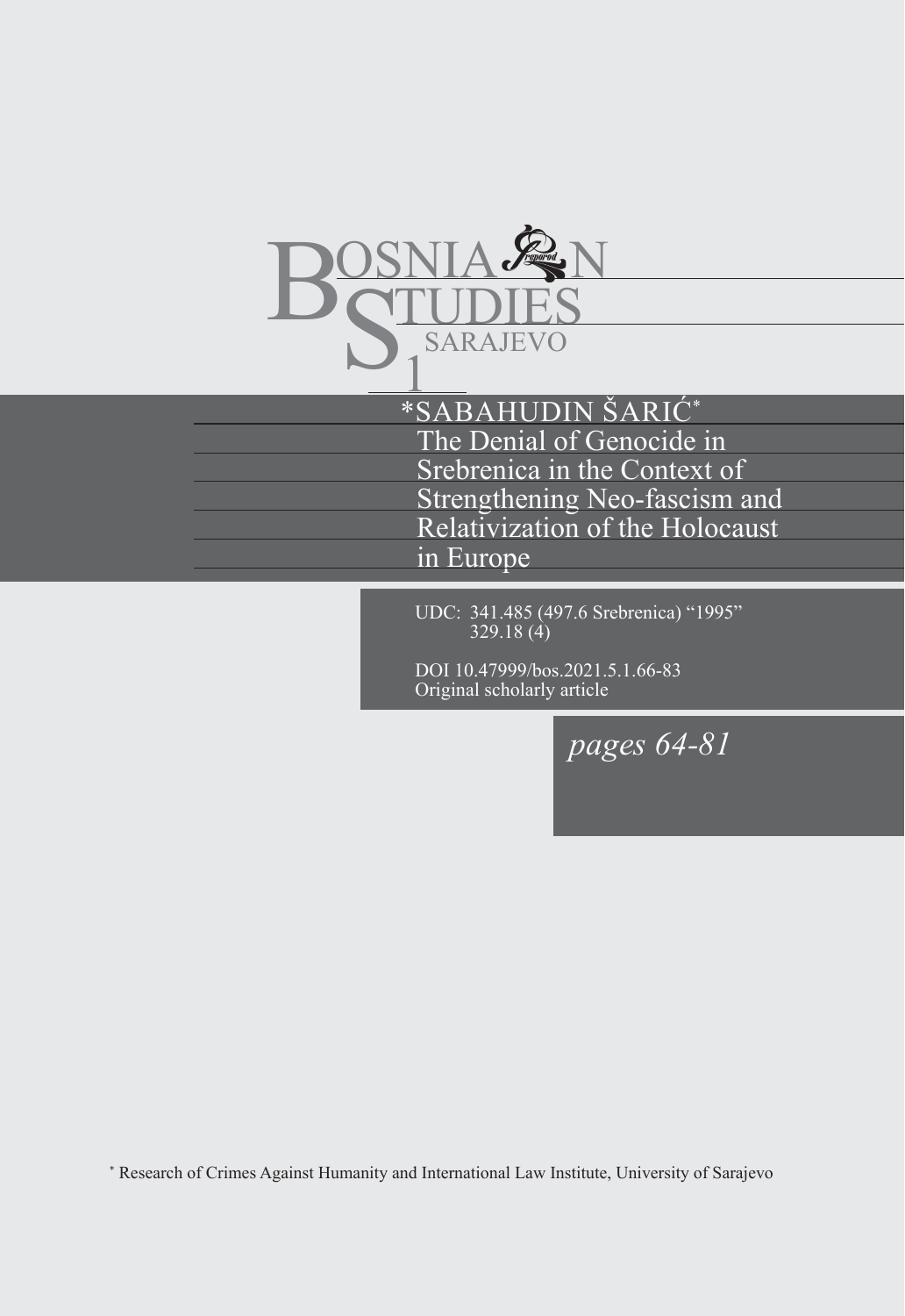### Abstract

*The denial of the 1995 genocide against Bosniaks in the UN security zone of Srebrenica, has continued uninterrupted for 25 years. This denial has taken various forms and manifestations during that time; from denying the extent and character of crimes and the number of victims, to not accepting relevant court verdicts and especially, ignoring the consequences of genocide. As time passes, we are beginning to get the impression that an additional phase to the denial of the genocide in Srebrenica has emerged, in which, through the glorification of convicted war criminals and their affirmation in society, genocide is affirmed as an acceptable procedure and activity.* 

*We believe that this 25-year period of persistent denial, and even celebration of the genocide in Srebrenica, largely corresponds to the strengthening of neofascist and right-wing ideas and movements in European countries, which has been accompanied by an increasingly louder denial and relativization of the Holocaust.* 

*In this paper, we intend to analyze the connection between these phenomena, because we believe that the ideas pedaled by deniers of the genocide in Srebrenica, are significantly suited to strengthening the neo-fascism and Holocaust denial and are using this atmosphere to intensify genocide denial against Bosniaks and yet paradoxically, affirm the genocide, by glorifying the convicted war criminals and their ideas.*

*Keywords: denial, genocide, Srebrenica, neo-fascism, Holocaust* 

#### Introduction

The living experience of genocide in Bosnia and Herzegovina (B&H) and the inadequate sanctioning of perpetrators (and deniers) of genocide, requires caution and constant re-examination of the social conditions that enable such a situation. The precedent set in B&H, where the perpetrator is recognized<sup>1</sup> but not fully sanctioned, encourages followers of extreme ideologies to pursue new forms of extremism and violence. There is a similar indication of such an attitude in the statements of European right-wingers and neo-fascists who, in an ideological

## \*SABAHUDIN ŠARIĆ

<sup>1</sup> Međunarodni sud za krivično gonjenje osoba odgovornih za teška kršenja međunarodnog humanitarnog prava počinjena na teritoriji bivše Jugoslavije od 1991. godine, Blagojević i Jo0kić, Predmet broj: IT-02-60-T, Prvostepena presuda, (17.01.2005), *ICTY* paragraph 674, [https://](https://www.icty.org/x/cases/blagojevic_jokic/tjug/bcs/050117.pdf) [www.icty.org/x/cases/blagojevic\\_jokic/tjug/bcs/050117.pdf](https://www.icty.org/x/cases/blagojevic_jokic/tjug/bcs/050117.pdf), "*The Trial Chamber is satisfied that all crimes committed by Bosnian Serb forces were part of a single plan to commit genocide against Bosnian Muslims in Srebrenica, which can be seen in the document "Operation Krivaja 95", whose ultimate goal was to destroy the enclave, and, therefore, the Bosnian Muslim community living there.*"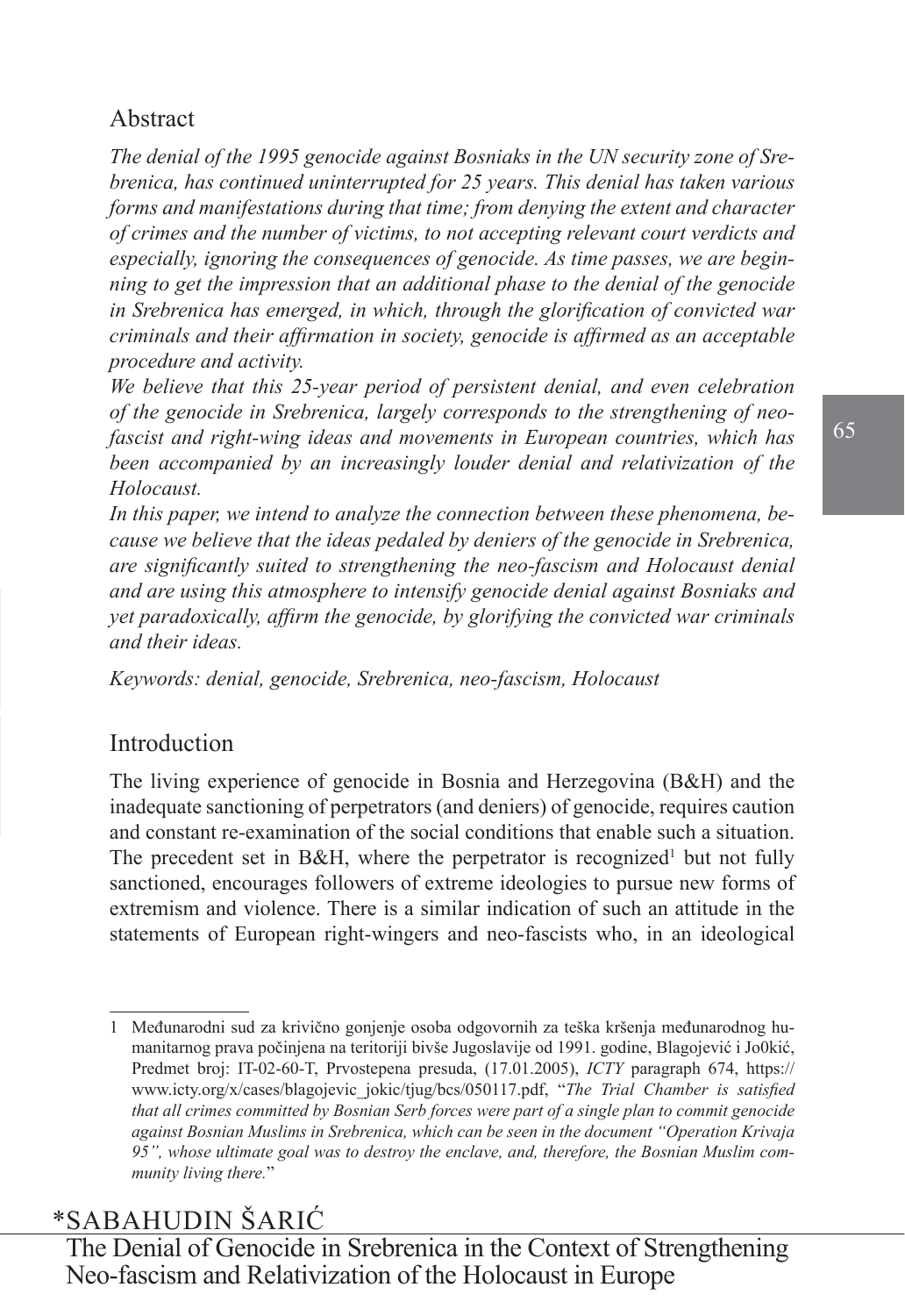sense, imitate the Serbian extremists who committed the last genocide against Bosniaks.<sup>2</sup>

Numerous right-wing, nationalist, and extreme organizations and parties are conquering large swathes of the social and political scene in European countries. In the last two decades, there have increasingly numerous attacks on minorities, migrants, and vulnerable groups, so we can no longer talk about isolated incidents. Despite the established legislation that prohibits Holocaust and genocide denial and anti-Semitism, we are witnessing the expansion of such phenomena, even in the most developed democracies in Europe.

Although anti-Semitism and Holocaust denial are a permanent feature of all xenophobic movements in Europe, in 2017 alone 1453 anti-Semitic crimes or misdemeanors were recorded in Germany (an average of four a day), classic fascist anti-Semitism and anti-communism have been increasingly replaced by anti-Islamic sentiment .

It is therefore, not surprising that there are no adequate reactions to the denial of the last genocide in Europe after the Second World War. Genocide deniers who go further and promote, glorify, affirm, and defend the perpetrators of genocide, use this lack of reaction. How could they not do so, when they see that in the parliaments of European countries places are won by organizations and parties that supported them even at the time of the genocide. They see that neo-fascists in Europe are drawing inspiration from Greater Serbia nationalism, because they believe that the wars in the former Yugoslavia were the beginning of a civilizational conflict between the Christian West and Islam.

The problems of definition: fascism, neo-fascism, post-fascism, farright, extreme right, and the radical right.

The 1980s and 1990s can be considered as a period of intensive reaffirmation of (neo) fascist ideas in Europe. Italy is once again the cradle of this European or new fascism, now known under different names: post-fascism, neo-fascism, the extreme, radical or extreme right (the name extreme right is mostly used). The avoidance of the term 'fascism' is largely justified by the fact that these new extreme movements and parties in Europe do not have the characteristics that fascism and Nazism had before and during World War II. In doing so, they ignore the potential that exists in all these right-wing tendencies, characterized by "xenophobia, racism, anti-democracy, and a strong state."3 They also ignore

<sup>3</sup> .. Mudde, Cas. (2007), *Populist radical right parties in Europe*. (New York: Cambridge University Press) p. 188.



<sup>2</sup> Some segments of this paper are taken from the doctoral dissertation of the author: Sabahudin, Šarić. (2017), Doctoral dissertation: Ideology of Neo-fascism and Genocide - the case of Bosnia and Herzegovina, *PhD Thesis*, University of Tuzla, Faculty of Philosophy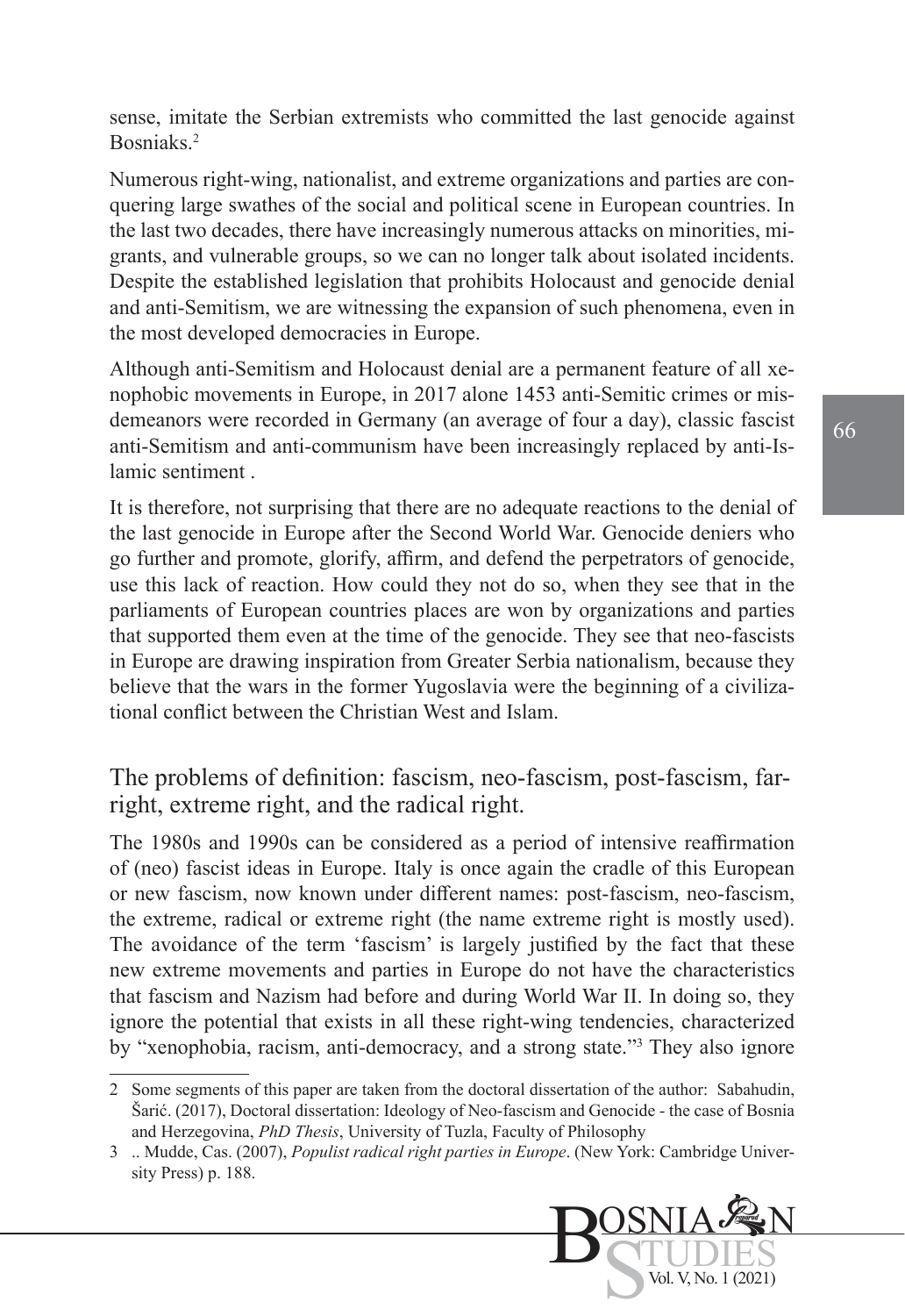the consequences of the rampage of the right-wing movements that destroyed the former Yugoslavia, committing all known forms of crime, and even the greatest of all - genocide.

Most contemporary analyses of the emergence of a new wave of the extreme right in Europe<sup>4</sup> emphasize the inflation of concepts, i.e. discussions that are aimed at describing the phenomena, and do focus not on their possible long-term consequences. Whilst scientific analysis is of course very necessary, , the need to prevent these phenomena through adequate engagement is not emphasized. The perniciousness of the movement and ideology based on xenophobia, nationalism, and radical action can best be seen in the consequences of the genocide in B&H. That is why it is necessary to point out the possible causes of this situation in Europe, in order that the growth of this movement can be countered.

First of all, most witnesses of World War II, genocide, and other crimes are no longer alive. And those who are still alive, and have not succumbed to the influence of right-wing ideologies as in the Balkan countries, do not represent a critical mass and do not have a strong voice and influence to change anything. This is one of the reasons for today's progressively common acceptance of neofascism, which is increasingly considered a "normal" phenomenon because direct experience, especially war, suffering, crime, Holocaust, and genocide, cannot be replaced by any education and information. A deep commitment to research and an understanding of the problem is necessary, the seriousness of which is hinted at by. Laszlo Vegel, who said; "National fences are being erected, **a feeling of repulsion towards all types of minorities is creeping towards us, which will quickly grow into a militant fear of any kind of otherness and culminate in various aggressive attitudes**... *Deja vu*, I often wrote this saying in my diary. The last time I wrote something was last week: I am drowning in the spirit of the thirties. They are reviving the neurasthenia of that period known to me from the literature. Now I face them directly."<sup>5</sup>

Even when a large number of World War II Holocaust and genocide witnesses were still biologically present in the early 1990s, there was no strong reaction to the genocide that was happening again in Europe - in B&H. In the case of geno-

## \*SABAHUDIN ŠARIĆ

<sup>4</sup> For discussions on the definition of these terms, see: Traverso, Enzo, (2019), *New Faces of Fascism: Populism and Far Right.* (London and New York: Verso); Tamas, Gaspar Miklos. (2000), *On Post-fascism*. (First published in Boston Review 01.06.2000) Available at: [https://usa.anar](https://usa.anarchistlibraries.net/library/g-m-tamas-on-post-fascism)[chistlibraries.net/library/g-m-tamas-on-post-fascism;](https://usa.anarchistlibraries.net/library/g-m-tamas-on-post-fascism) Stanley, Jason. (2018), *Kako funkcionira fašizam?* (Zagreb: 24sata d.o.o.,); Paxton, Robert, O. (2012), *Anatomija fašizma* (Zagreb: TIM press); Mudde, (2007), *Populist radical right parties in Europe* ; Mudde, Cass. (2000), *The ideology of the extreme right*. (Manchester and New York: Manchester University Press); Ignazi, Piero. (2003) *Comparative Studies: Extreme Right Parties in Europe*. (New York: Oxford University Press).

<sup>5</sup> Vegel, Laslo, (26.09.2015), Evropa u pat poziciji, *Autonomija; Portal Gradjanske Vojvodine*. [http://www.autonomija.info/laslo-vegel-evropa-u-pat-poziciji.html,](http://www.autonomija.info/laslo-vegel-evropa-u-pat-poziciji.html) (Retrieved 01.08.2020)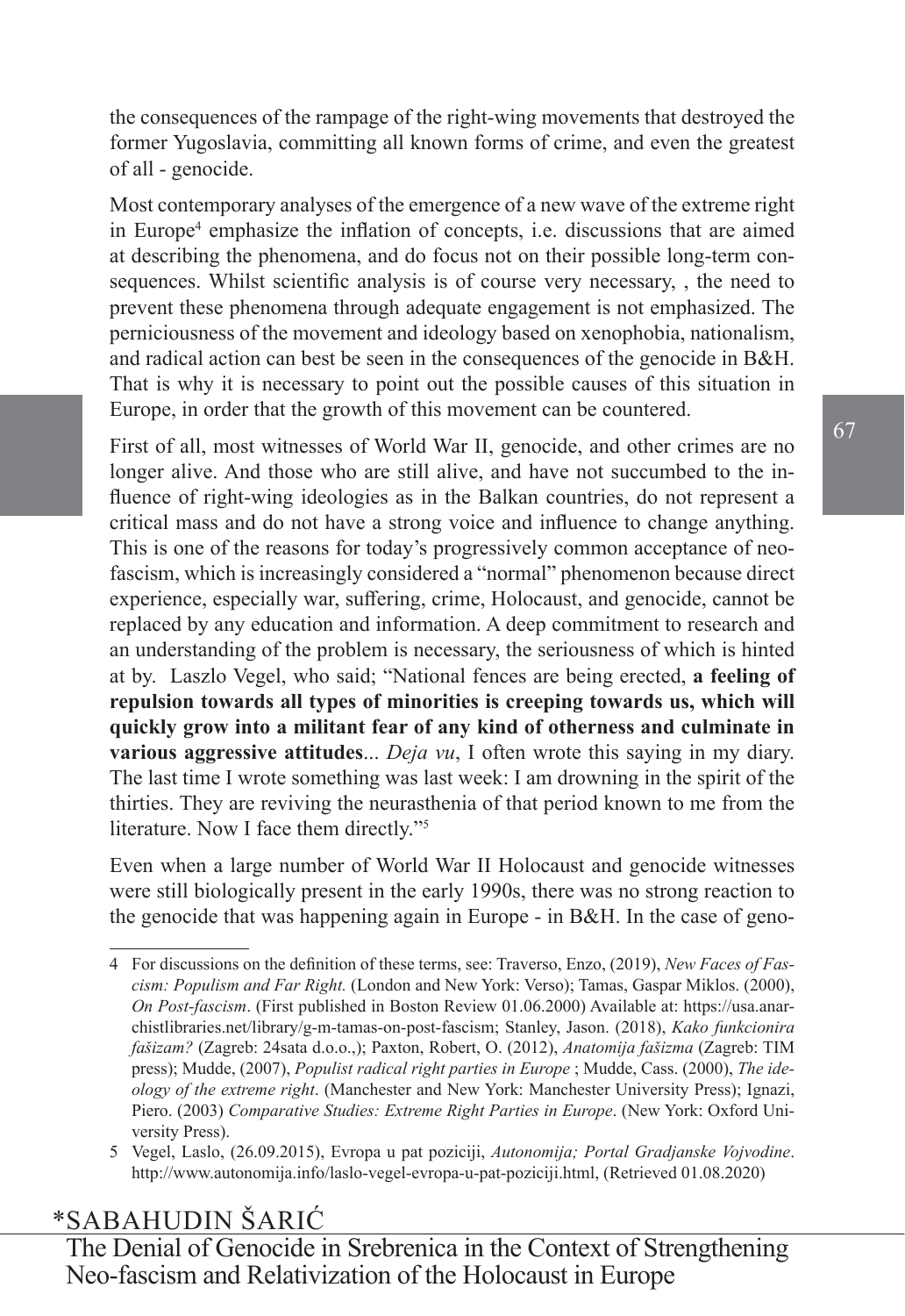cide in the United Nations Security Zone in Srebrenica, we can even speak of a kind of *support* to the aggressor, expressed through inadequate reaction and tacit consent manifested in the sluggishness of the international community to punish aggression against the Republic of Bosnia and Herzegovina, a sovereign member of the United Nations. This was the weapon that hit the victims the hardest. This "indifference" could be another reason for the freer affirmation of neo-fascist tendencies in Europe. If neo-fascism has gone unpunished and has not been eradicated in the Balkans, why could it not develop in the European countries that are its original cradle?

Why is that so? Unfortunately, all indications are that Europe, in itself, is more prone to xenophobia than we want to admit, or to paraphrase Boris Buden, that hatred has no basis in any objective reasons but is autochthonous. It is a part of something that comprises the so-called European<sup>6</sup> identity. Buden points out that we are constantly wrong in thinking that European, or Western identity is defined only by positive, democratic, modernist categories, and that Europe was not a place where fascism was born and a place where Auschwitz was invented.7

The systematically created and propagated illusion of Europe as a nursery and heir of exclusively positive values, very skillfully covers some other aspects of European reality, among which is neo-fascism. As time goes on, we're waking up in a new, post-post-ideological Europe - in the Europe of Golden Dawn, Vojislav Šešelj and Viktor Orban, in Europe where Predappio and Bleiburg become places of pilgrimage, where skinheads burn synagogues and radical xenophobes conquer up to quarter of the votes in national elections, even in the civilized, beautiful gardens of bourgeois civilization, such as the Netherlands and Sweden.<sup>8</sup>

To talk about neo-fascism in general, it is necessary to highlight a kind of "new speech" that specifically avoids calling things by their real names, and thus significantly complicates and narrows the possibility of a phenomenological "return to things" approach to understanding the essence of the problem. Phenomenology, as developed by Husserl, is a "science of phenomena", not mere phenomena or appearance, especially not mere **causes or illusions**, but as a science of "things themselves", about the way things are given to us and how they "show" themselves in the world. According to modern phenomenology, the world of "phe-

<sup>8</sup> Pavičić, Jurica. (2015), Tuga Europe ili kako je fašizam (opet) postao samorazumljiv, U: *Evropa, sedamdeset godina nakon Drugog svetskog rata*, (ivz) Bremer, Alida i Ilić, Saša (Belgrade: Most Art), p. 178.



<sup>6</sup> The original reads; "Croatian".

<sup>7</sup> Buden, Boris. (14.12.2013), Prošlo je vrijeme manifesta, *Oslobodjenje*, [http://www.oslobodjen](http://www.oslobodjenje.ba/kun/kultura/boris-buden-proslo-je-vrijeme-manifesta/95460)[je.ba/kun/kultura/boris-buden-proslo-je-vrijeme-manifesta/95460](http://www.oslobodjenje.ba/kun/kultura/boris-buden-proslo-je-vrijeme-manifesta/95460), (Retrieved: 08.04.2016)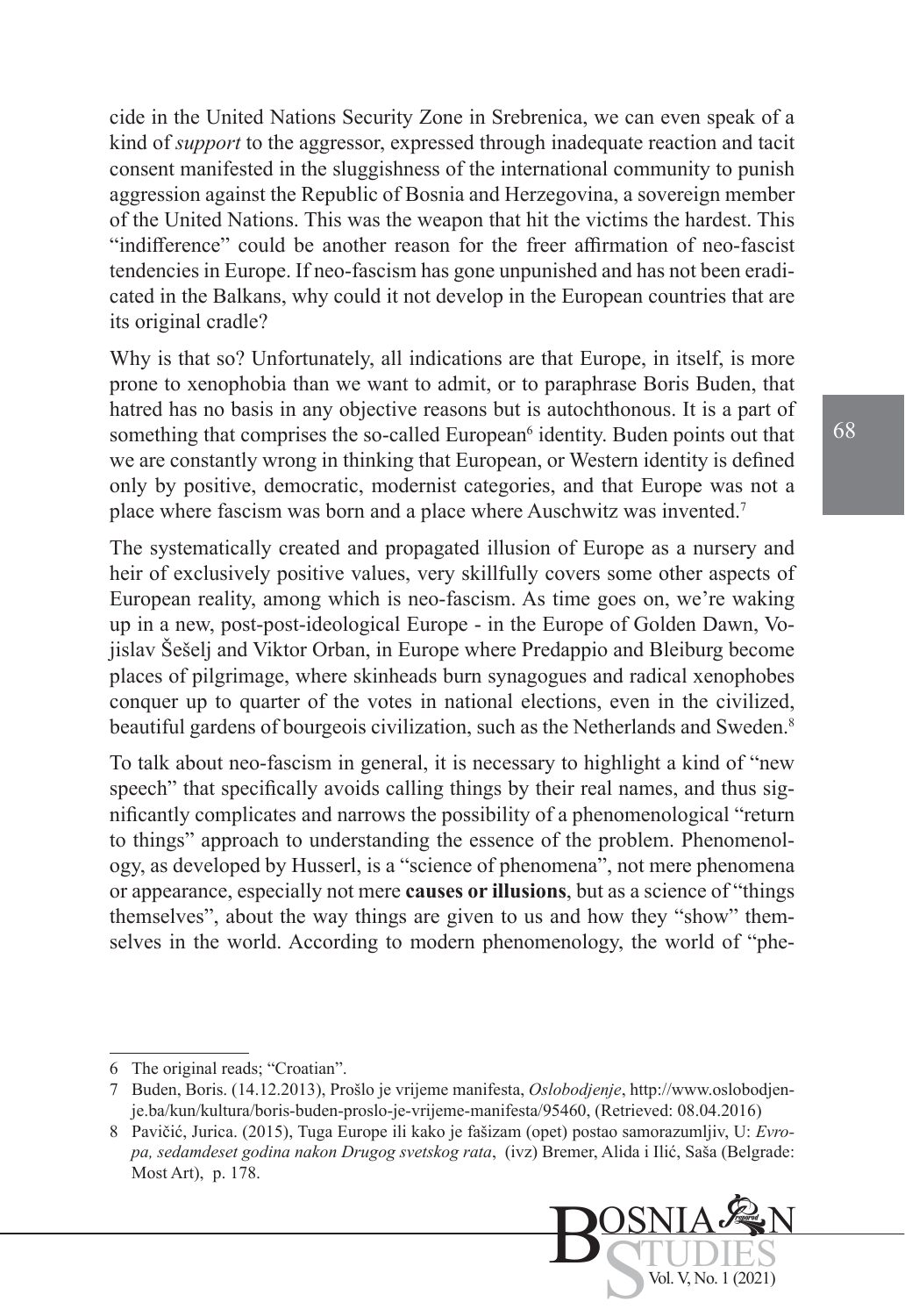nomena" is therefore not a world of mere phenomena but a world of things as they are given to us, with regard to their **essence and being**. 9

So, unlike Orwell's 'newspeak', in our contemporary society, especially in mainstream science and the media, we are faced with an inflation of terms, and expressions, or, as Thompson says, "symbolic forms" or "mere phenomena". With the difference being that instead of linguistic restriction, we are faced with inflation of words, names, terms, terms, expressions, concepts, and meanings. Thus, instead of limitation, we face a profusion of opinions, leading to confusion, mimicry, blurring, and generally hiding the essence of Husserl's "things" and their "being and battle". Of course, we do not want to dispute the desirability, and limit the possibility of pluralism of opinion here. However, we must emphasize that pluralism in our time, whatever you choose to call it (postmodern, post-postmodern etc.) has come to the brink of vulgarity, so that it serves more to justify each and every thing (concerning the area of neo-fascism, xenophobia, and then crime, murder, genocide), rather than to confirm humanistic, ethical, and universalist endeavors. The purpose of this approach to phenomena is mimicry, hypocrisy, relocation, and concealment, so that we do not have to face a reality that, if we call it by its real name, would require our serious engagement. There are many examples in which, even today, a lot can be elaborated by notions such are human rights, democracy, ethnic cleansing, terrorism, and Islamophobia. Such is the case with the concept and appearance of fascism, i.e. neo-fascism in the time of our lives. Xenophobia is justified by preserving identity, fighting migrants, preserving jobs for domestic workers, genocide is called a "great crime", and concentration camps are the "fruit of propaganda".10

This way of new speech is characteristic for ideologies where, instead of the correct characterization of things, there are shifts of meaning, generality, allegories, metaphors, etc., Deceit and concealment of real intentions are used, as noted by Umberto Eco in his essay on Ur-Fascism. He says that all Nazi or fascist textbooks used impoverished vocabulary and elementary syntax to limit the means for complex and critical thinking. "We have to be willing to recognize new forms of new talk, even when it appears in a whole new form of a talk show."<sup>11</sup>

When it comes to the new wave of fascism in Europe over the last three decades, Baudelaire's saying that, "the devil's best trick is convincing people that he doesn't exist" could be applied. Namely, since today's "far-right" is not fascism in its authentic forms, as in Nazi Germany and fascist Italy, then it is not

## \*SABAHUDIN ŠARIĆ

<sup>9</sup> Fenomenologija. (2021), Hrvatska enciklopedija, mrežno izdanje*. Leksikografski zavod Miroslav Krleža*,. <http://www.enciklopedija.hr/Natuknica.aspx?ID=19238> (Pristupljeno 4. 3. 2021)

<sup>10</sup> Ivica Dačić - Nećemo dozvoliti da Bosna bude islamska država! - DJS - (TV Happy 17.06.2019) <https://www.youtube.com/watch?v=AIOEyYWa37w>, (Retrieved 15.03.2021)

<sup>11</sup> Eco, Umberto, [Ur-fašizam,](https://sic.ba/stav/umberto-eco-ur-fasizam/) preveo: Efendić, Kenan, (Sic!). časopis za po-etička istraživanja i djelovanja), 18.06.2010, <http://sic.ba/rubrike/stav-esej/umberto-eco-ur-fasizam/>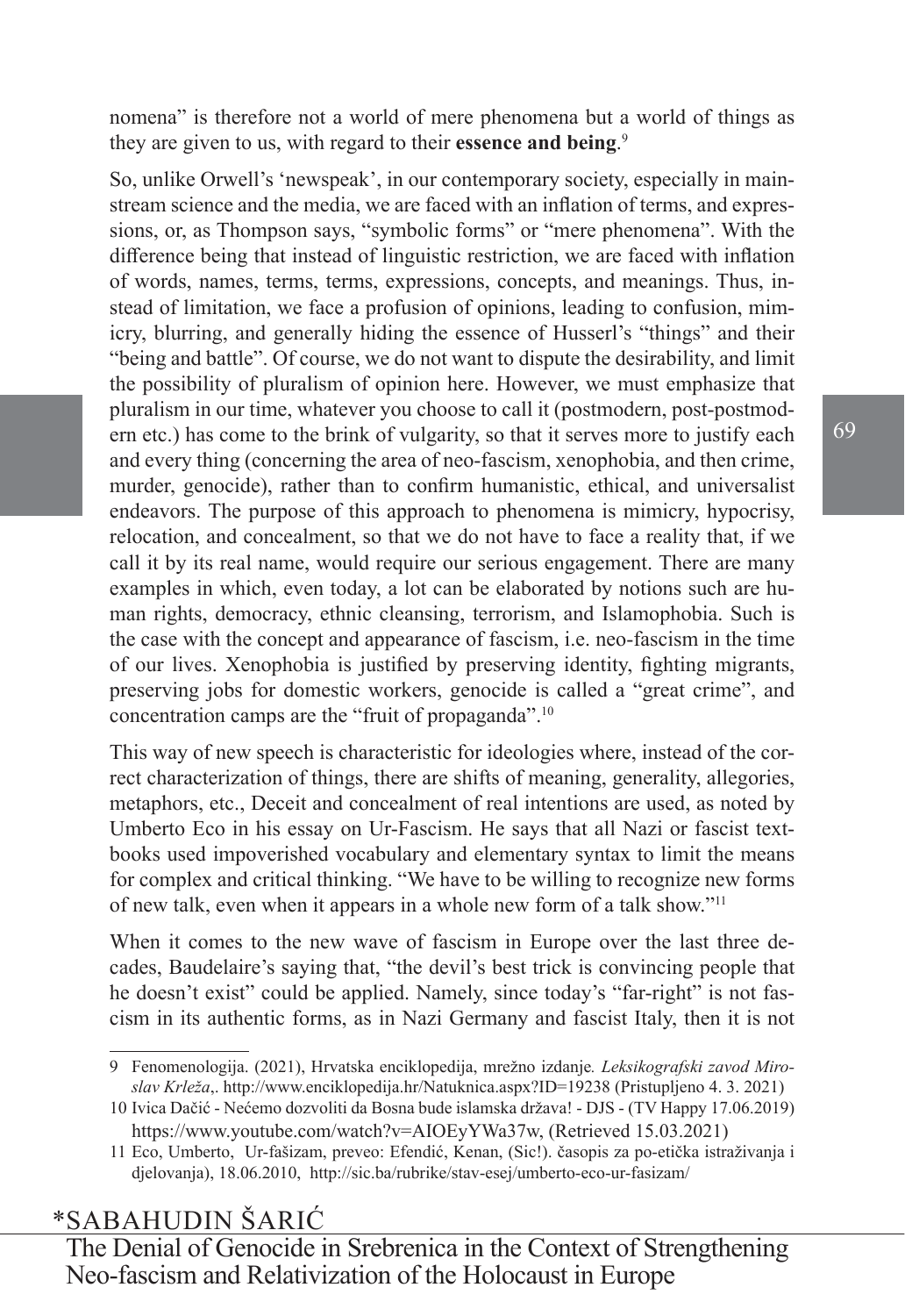particularly threatening. This ignores the obvious fact that right-wingers (read neo-fascists) are already a serious force in many European countries: Austria, Belgium, Britain, Bulgaria, the Czech Republic, Denmark, Finland, France, Germany, Greece, Hungary, Italy, the Netherlands, Poland, Portugal, Romania, Slovakia, Spain, Sweden, and Switzerland.<sup>12</sup>

Although within the International Holocaust Remembrance Alliance (IHRA), 16 countries have laws under which Holocaust denial is a criminal or civil offense, a further four have hate speech provisions covering the phenomenon. One IHRA liaison country and two countries positioned as IHRA observers, reject Holocaust laws. 21 EU Member States have transposed the Framework Decision into specific Holocaust denial laws. Outside of IHRA and the EU, Andorra, Liechtenstein, Montenegro, and Russia have similar regulations.

#### Neo-fascism, anti-Semitism, and Islamophobia

Neo-fascism is the resurrection of a form of political discourse and practice that nostalgically imitates historical fascism. It especially refers to symbolic politics and a culture of remembrance - the destruction of Jewish graves on the one hand and the erection of monuments to fascist collaborators on the other, the wearing of retro-fascist uniforms, flags and symbols, the use of retro-fascist political rhetoric, the rediscovery of fascist political ideas (and racial theories), and street violence against LGBTQ+ population and minorities by gangs, which sometimes happens with the tacit or explicit support of far-right political parties.<sup>13</sup>

Neo-fascism is also a movement that, based on the ideology of fascism, nazism, and racism, strives to restore fascism in a new guise . It is also an ideology that promotes nationalism, racism and xenophobia, and an authoritarian model of governing society. The basic characteristics of neo-fascist movements were best defined by Umberto Eco in his work titled "Ur Fascism". While not wanting to distinguish between fascism and neo-fascism, Eco uses the term "Ur fascism" or eternal fascism, making it known that, although manifest forms may have a difference, neo-fascism is inherently inseparable from fascism. Eco lists the typical elements of eternal fascism: the cult of tradition, rejection of modernism, irrationalism, fear of difference, individual or social frustration and an obsession with conspiracy. Added to this are feelings of humilition by an enemy power, that life is permanent warfare, a contempt for the weak, cults of heroism and heroic death,

<sup>13</sup> Krašovec, Primož. (2016), Evvropska politika i (neo)fašizam, *STvar, časopis za teorijske prakse*, 8. Novi Sad; Gerusia. p.42-53.



<sup>12</sup> [Aisch](https://www.nytimes.com/by/gregor-aisch), Gregor., [Pearce](https://www.nytimes.com/by/adam-pearce), Adam. and Rousseau, Bryant. (23.10.2017), How Far Is Europe Swinging to the Right? *The New York Times*, https://www.nytimes.com/interactive/2016/05/22/world/ europe/europe-right-wing-austria-hungary.html, (Retrieved 10.10.2020)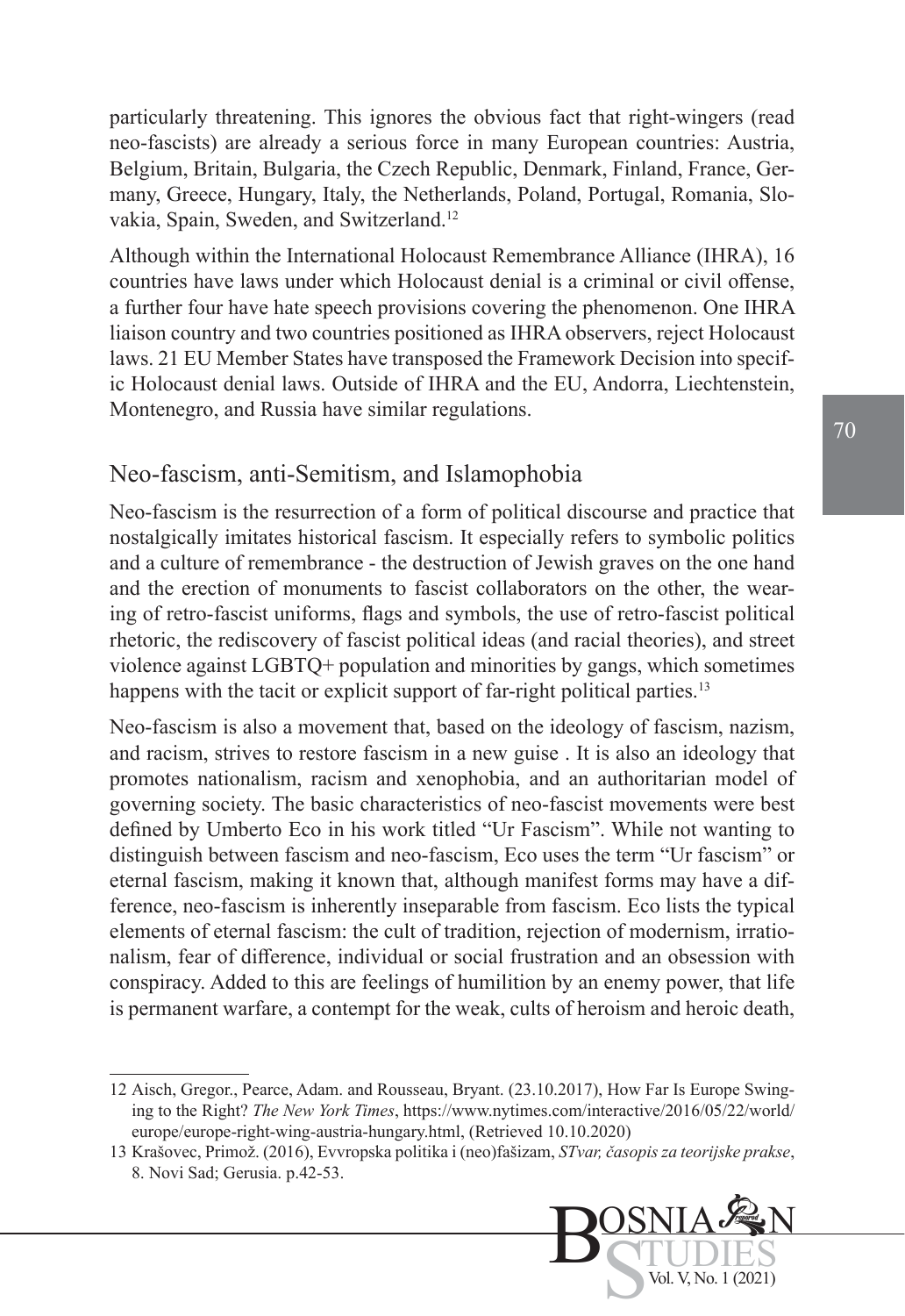machismo, selective qualitative populism, and the use of new forms speech.<sup>14</sup> To this should certainly be added the characteristics of the modern extreme right as portrayed by Nikola Vukobratović and Mario Šimunković in the review titled "Right Extremism", which are: advocating division, spreading of hatred, a desire for strict forms of 'law and order'; anti-communism, and nationalism.15 Most of these characteristics can also be observed in the neo-fascist and right-wing movements in the former Yugoslavia, who have inherited the ideology of those who committed genocide against Bosniaks.

Anti-Semitism and the denial and/or belittling of the Holocaust, also form an integral part of neo-fascists and right-wing discourse of . In its annual report for 2019, published in February 2020, the Council of Europe's independent body against racism and intolerance (ECRI), points to an alarming trend in the increased influence of ultranationalist and xenophobic policies across Europe. The report points to hate speech on social media, widespread anti-Semitism, and hatred directed at Muslims and an increasingly hostile environment for NGOs working with vulnerable groups. Europe is facing a shocking reality: anti-Semitic, anti-Muslim, and other racist hate crimes are growing at an alarming rate.

A survey conducted by the EU Agency for Fundamental Rights entitled "Experiences and Perceptions of Anti-Semitism - Second Survey on Discrimination and Hate Crimes against Jews in the European Union" listed the following key results:

The vast majority of respondents (85%) believe that anti-Semitism and racism are the main problems across the EU Member States that participated in the survey.

The vast majority of respondents (89%) believe that anti-Semitism has increased in the country where they live in the past five years. The majority of respondents (72%) expressed concern about the growing intolerance towards Muslims.

The vast majority of respondents (89%) believe that online anti-Semitism has become a problem in the country where they live.

The vast majority of respondents (88%) believe that anti-Semitism on the Internet has increased in the past five years, and most of the state that it has "increased" a lot.

Most respondents state that they regularly encounter derogatory statements about Jews.

## \*SABAHUDIN ŠARIĆ

<sup>14</sup> Eco, *Ur- Fašizam,* Ibid.

<sup>15</sup> Vukobratović, Nikola, Šimunković, Mario (2012) Desni ekstremizam, (Zagreb : Savez antifašističkih boraca i antifašista republike Hrvatske) p.13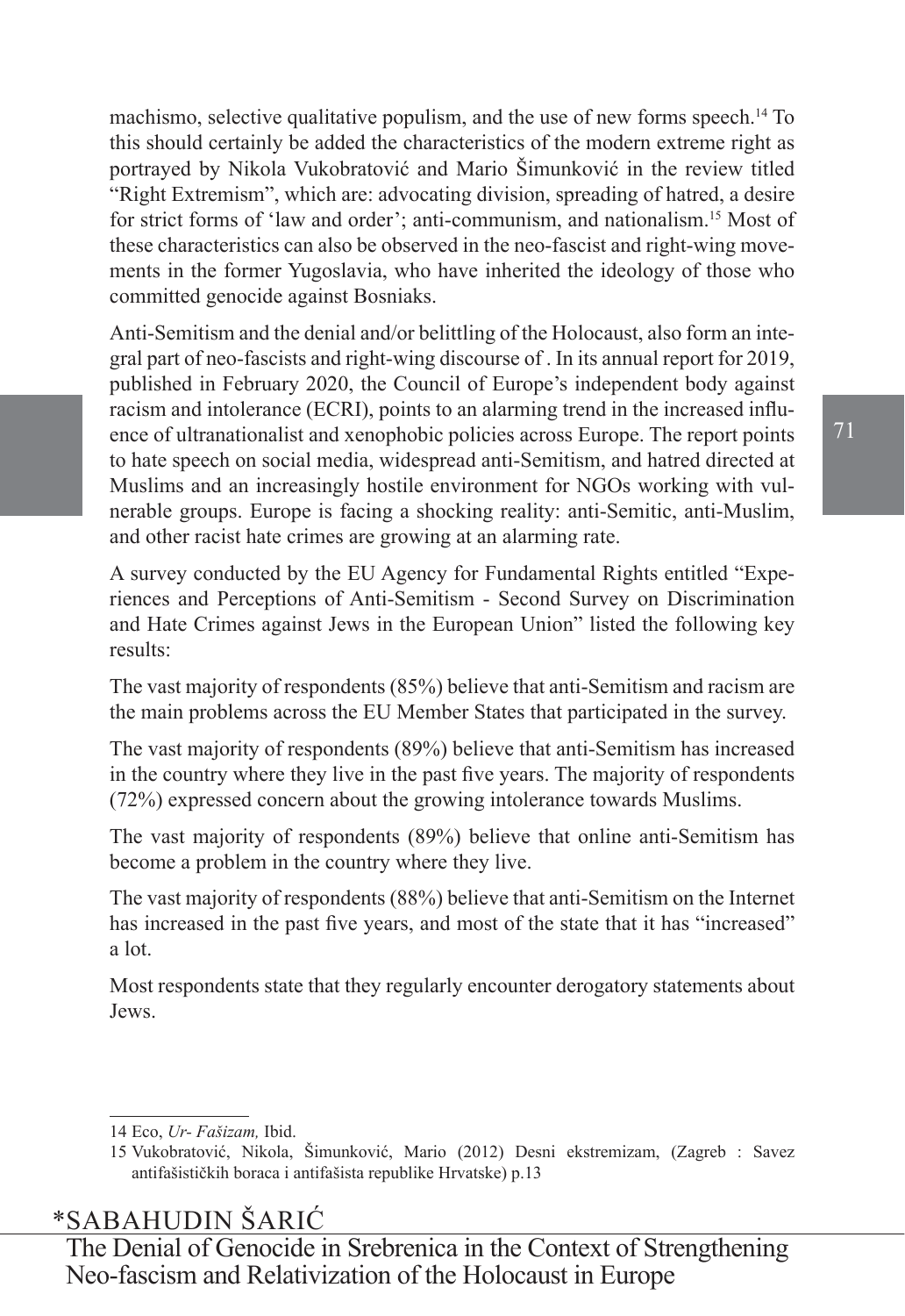The vast majority of respondents across the countries participating in the survey (80%) state that the internet is the most common platform for expressing derogatory statements.<sup>16</sup>

It should be noted that this includes data for 12 EU countries, in which Holocaust denial and anti-Semitism are mostly sanctioned by law.

In addition to the inevitable anti-Semitism, one of the key features of neo-fascism in Europe is anti-Islamic propaganda, action, and Islamophobia. According to the Polish anti-fascist association Never Again, cases of hate crimes and hate speech, which include the use of fascist symbols and the growth of anti-Semitism among extremist groups, have been on the rise since 2015, when the refugee crisis in Europe began.17 That is why political scientists warn that Islamophobia is the most important unifying factor of the new ultra-right, just as anti-Semitism was in the 1920s.<sup>18</sup> Andreas Zick points out that now; "hostility to Islam is very widespread." Xenophobia and racism were also expressed towards Jews, but the aversion to Islam has surpassed other forms of hatred.19 Islamophobia, as well as attitudes, distorted perceptions, speculations, and prejudices about Islam and Muslims - until recently characterized only by neoconservative writers and farright politicians - have now become a part of mainstream discourse, and is taking on a certain permanence.

It is necessary to point out once again that the Serbian Orientalists and the Croatian right-wingers were the forerunners of this propaganda, which emphasized the danger of Islam and Muslims by promoting themselves as the bulwark against Islam and the walls of Christianity.

This growing hatred is best exemplified by the situation in France, where one journalist stated, "Hostility is directed mainly against Muslims. The word 'immigre' is almost synonymous with Islam, now the second most widespread religion in France, reflecting the cultural and ethnic racism deeply rooted in French history."20

<sup>16</sup> Iskustva i predodžbe o antisemitizmu- Drugo istraživanje o diskriminaciji i zločinima iz mržnje protiv Židova u Europskoj uniji. (2018), *FRA – Agencija Europske unije za temeljna prava*, (Beč), [https://fra.europa.eu/sites/default/files/fra\\_uploads/fra-2018-experiences-and-percep](https://fra.europa.eu/sites/default/files/fra_uploads/fra-2018-experiences-and-perceptions-of-antisemitism-survey-summary_hr.pdf)[tions-of-antisemitism-survey-summary\\_hr.pdf](https://fra.europa.eu/sites/default/files/fra_uploads/fra-2018-experiences-and-perceptions-of-antisemitism-survey-summary_hr.pdf) (Retrieved 12.12.2020).

<sup>17</sup> Opačić, Tamara, (24.11.2017), Selektivna amnezija: Hrvatski negatori holokausta, *Balkan Insight*, [https://balkaninsight.com/2017/11/24/selektivna-amnezija-hrvatski-negatori-holokausta-](https://balkaninsight.com/2017/11/24/selektivna-amnezija-hrvatski-negatori-holokausta-11-16-2017/?lang=sr)[11-16-2017/?lang=sr](https://balkaninsight.com/2017/11/24/selektivna-amnezija-hrvatski-negatori-holokausta-11-16-2017/?lang=sr) (Retrieved 11.24.2020.)

<sup>18</sup> Grečić V. i Korać S. (2012), Politički diskurs ekstremne desnice u Zapadnoj Evropi, *Medjunarodni problemi* 64 (2), https://doi.org/10.2298/MEDJP1202202G, p.202–232.

<sup>19</sup> Ćurak, Nerzuk, (26.02.2014), Uspon radikalne desnice u Evropi, *Radiosarajevvo.ba*, [http://](http://www.radiosarajevo.ba/metromahala/sta-drugi-pisu/nerzuk-curak-uspon-radikalne-desnice-u-europi/142769) [www.radiosarajevo.ba/metromahala/sta-drugi-pisu/nerzuk-curak-uspon-radikalne-desnice-u](http://www.radiosarajevo.ba/metromahala/sta-drugi-pisu/nerzuk-curak-uspon-radikalne-desnice-u-europi/142769)[europi/142769](http://www.radiosarajevo.ba/metromahala/sta-drugi-pisu/nerzuk-curak-uspon-radikalne-desnice-u-europi/142769) 9

<sup>20</sup> Huntington, P. Samuel. (1997), "Sukob civilizacija", (Zagreb; Izvori" d.o.o. nakladničku djelatnost), p. 248.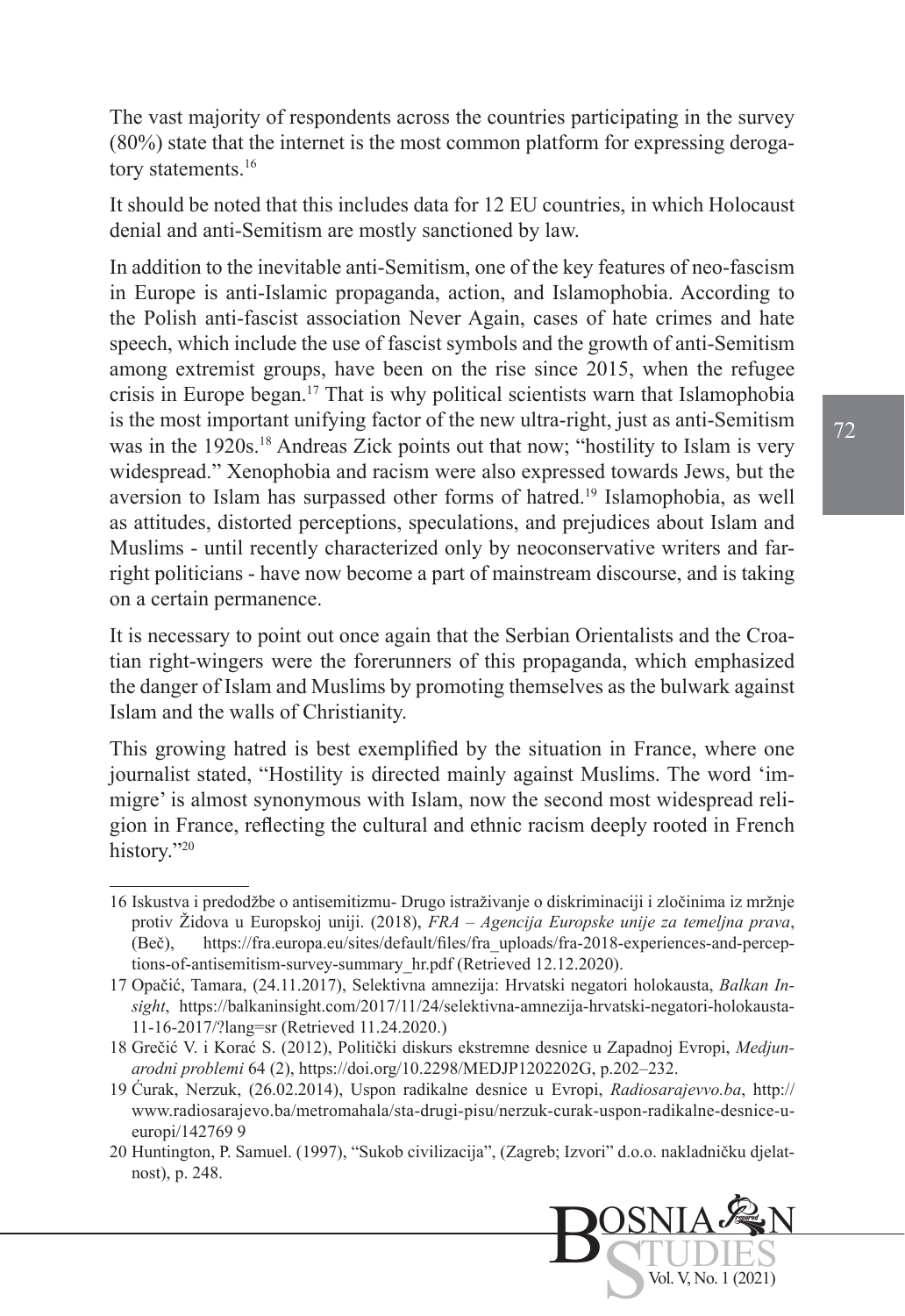This socio-political environment affects those who deny the 1995 genocide in United Nations Security Zone Srebrenica. This is one of the important reasons behind its intensity and, as we have already said, affirmation. European neo-fascists often cite war criminals who are responsible for the genocide of Bosniaks as their heroes and role models.

The most famous examples are Brenton Tarrant, who killed dozens of people in an attack on a mosque in New Zealand, as well as Anders Breivik, who carried out a similar attack on a youth camp in Norway in 2011. Radovan Karadžić was cited as one of the role models.

Also, already established right wing and neo-fascist parties in European countries have glorified and still glorify the Serbian anti-Muslim campaign. Mario Borgecio, from the right-wing and strongest party in Italy, Lega Nord, once said on the occasion of the arrest of indicted war criminal Ratko Mladić that for him, he was not a war criminal but a patriot, that the process against him was political violence and that Serbs could **stop Islam from penetrating Europe**. 21

And already well-known members of the neo-fascist Golden Dawn from Greece who took part in the genocide in Srebrenica declared that they fought "**for a great Greece in Europe free from Zionists and Muslims".**<sup>22</sup>

### Denial of genocide

In addition to the fact that there is no law in B&H and Serbia sanctioning genocide denial and the activities of fascist organizations, Serbia violated the obligation to prevent genocide under the Convention on the Prevention and Punishment of the Crime of Genocide in connection with the events of Srebrenica in July 1995.23 Thus Serbia became the first state in history responsible for violating the Convention on the Prevention and Punishment of the Crime of Genocide, giving rise to a paradoxical situation wherein: "It is forbidden in Serbia to deny genocide, for example, committed in the Congo, while it is completely legitimate to deny crimes committed, for example, in Ovčra or Kosovo and the genocide in

## \*SABAHUDIN ŠARIĆ

<sup>21</sup> Salvatore, Valentino, (27-05-2011), [Borghezio, "Mladic patriota, serbi potevano fermare islam",](https://blog.uaar.it/2011/05/27/borghezio-mladic-patriota-serbi-potevano-fermare-islam/) <https://blog.uaar.it/2011/05/27/borghezio-mladic-patriota-serbi-potevano-fermare-islam/>

<sup>22</sup> Grčka zastava nad Srebrenicom: Pripadnici Zlatne Zore bili su dobrovoljci u napadu na Srebrenicu, (15.06.2012), *Slobodna Bosna* [http://www.slobodna-bosna.ba/vijest/1343/grchka\\_za](http://www.slobodna-bosna.ba/vijest/1343/grchka_zastava_nad_srebrenicom_pripadnici_zlatne_zore_bili_su_dobrovoljci_u_napadu_na_srebrenicu.html)stava nad srebrenicom pripadnici zlatne zore bili su dobrovoljci u napadu na srebreni[cu.html](http://www.slobodna-bosna.ba/vijest/1343/grchka_zastava_nad_srebrenicom_pripadnici_zlatne_zore_bili_su_dobrovoljci_u_napadu_na_srebrenicu.html)

<sup>23</sup> Presuda Međunarodnog suda pravde: Bosna i Hercegovina protiv Srbije i Crne Gore (26.02.2007) PDF. Prijevod: (Grupa autora), Izdavač:*Institut za istraživanje zločina protiv čovječnosti i međunarodnog prava Univerziteta u Sarajevu* p. 231. [http://institut-genocid.unsa.ba/pdf/Presu](http://institut-genocid.unsa.ba/pdf/Presuda MKSY-a_BiH-Srbija.pdf)[da%20MKSY-a\\_BiH-Srbija.pdf](http://institut-genocid.unsa.ba/pdf/Presuda MKSY-a_BiH-Srbija.pdf), (Retrieved 16.03.2021.)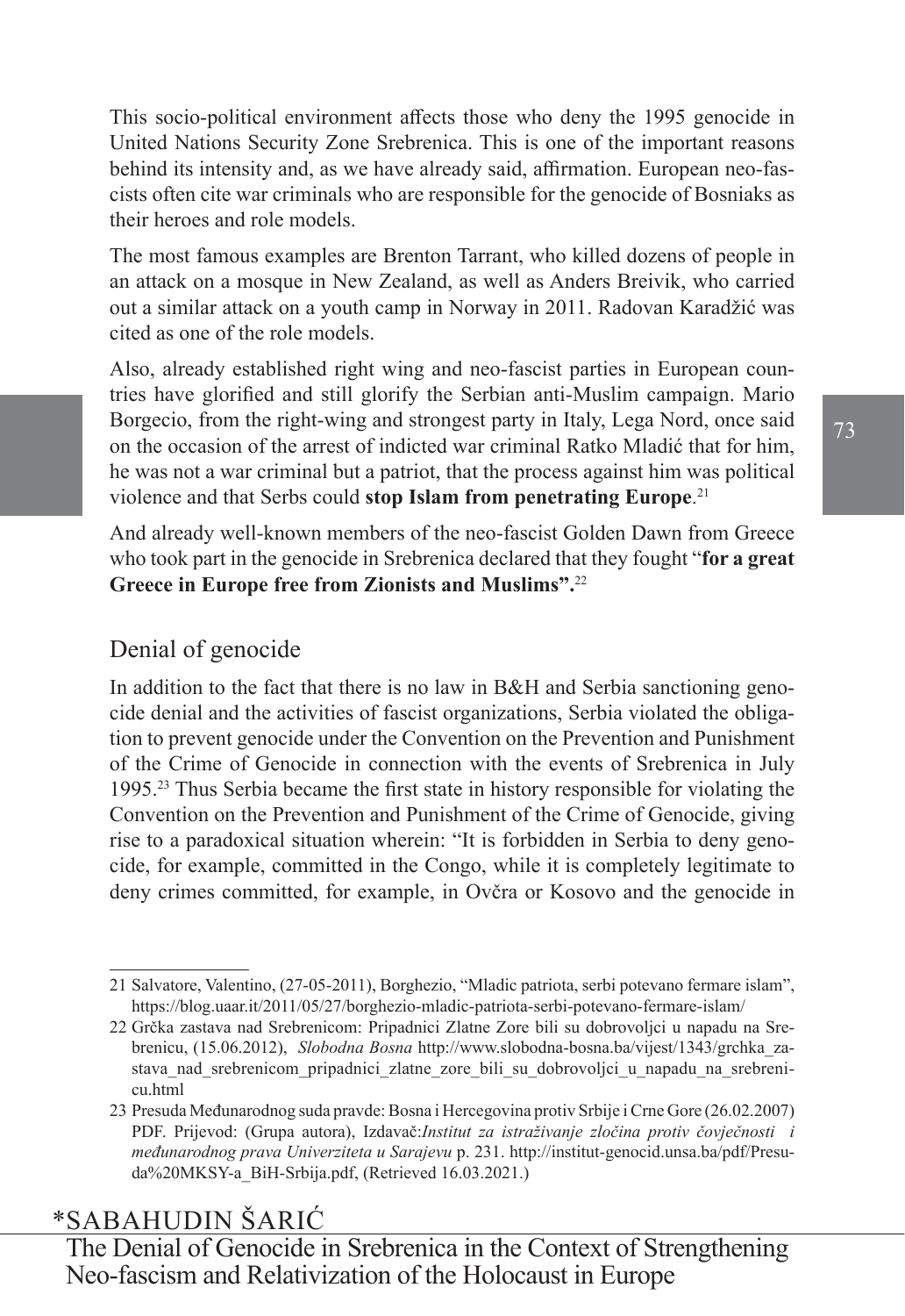Srebrenica."<sup>24</sup> In this way, space is opened for the most brutal denial of the genocide in B&H, the insulting and belittling of victims, and, unknown in previous experiences of genocide, affirming the genocide by glorifying and rewarding the convicted genocidaires.

Genocide denial is, according to genocide theorists and researchers, an inseparable, final phase in the genocidal process. Gregory Stanton first published a document on the 8 phases of genocide in 1998, and in 2013 he expanded the number of phases of genocide to 10. In both cases, denial is treated as the last phase and is a warning that genocide could happen again. Stanton says, "We have sociologists, and I am among them, who have studied the effects of genocide denial - in short, we have come to the conclusion that the chance of future genocide increases more than threefold if there is no clear definition of past genocide. That is when we have a complete denial of the genocide that undoubtedly occurred. I think the exact number is 3.2."25 Despite the verdicts of international courts and courts in B&H, the echo of genocide is almost unstoppable in the public and scientific spheres of Serbia, Republika Srpska, and even by some international authors. Denial of genocide in Srebrenica has different forms and tactics, but it can be said with certainty that it encompasses almost all 12 tactics cited by psychologist Israel Charny.26 In the following text we will give examples of the use of some of these techniques in denying the Srebrenica genocide:

**1. Review and minimize statistics**. The deniers of genocide try to bypass the key issue in this way, by playing with the number of victims, trying to downgrade it from the crime of genocide. Thus, the Republika Srpska War Crimes Investigation Documentation Center, together with the RS ICTY Relations Office, issued the so-called "Srebrenica Case Report" in 2002. Among the multiple insulting allegations in the report, it is stated that no more than 2,000 Bosniaks were killed in Srebrenica and that they were all armed soldiers, not civilians. The current member of the Presidency of Bosnia and Herzegovina, Milorad Dodik, states in

Bos<sub>S</sub>

OSNIA

TUDIES Vol. V, No. 1 (2021)

N

<sup>24</sup> Cvetković, Ljudmila, (11.07.2018). Žanić, Ivana, izjava u: Cvetković Ljudmila, Srebrenicu vređaju, ndležni u Srbiji ćute, *Radio Slobodna Evropa*, [https://www.slobodnaevropa.org/a/sre](https://www.slobodnaevropa.org/a/srebrenicu-vredjaju-nadlezni-u-srbiji-cute/29357375.html)[brenicu-vredjaju-nadlezni-u-srbiji-cute/29357375.html](https://www.slobodnaevropa.org/a/srebrenicu-vredjaju-nadlezni-u-srbiji-cute/29357375.html) (Retrieved 12.11..2020.)

<sup>25</sup> Šarić, Sabahudin, Negiranje genocide nad Bošnjaacima, U: "SREBRENICA 1995-2015: EVAL-UACIJA NASLIJEĐA I DUGOROČNIH POSLJEDICA GENOCIDA" Zbornik radova sa Međunarodne naučne konferencije održane 9-11. jula 2015. godine Sarajevo – Tuzla – Srebrenica (Potočari): 9-11. juli 2015. Univerzitet u Sarajevu Institut za istraživanje zločina protiv čovječnosti i međunarodnog prava , Sarajevo 2016, PDF, Str. 402. http://institut-genocid.unsa. ba/userfiles/file/Zbornik%20Srebrenica%20%20-%20knjiga%202%201a0\_6.pdf , (Retrieved 16.03.2021.)

<sup>26</sup> Charny, Israel W. A Classification of Denials of the Holocaust and Other Genocides – Updated 2012, [https://www.ihgjlm.com/a-classification-of-denials-of-the-holocaust-and-other-genocides-up](https://www.ihgjlm.com/a-classification-of-denials-of-the-holocaust-and-other-genocides-updated-2012/)[dated-2012/](https://www.ihgjlm.com/a-classification-of-denials-of-the-holocaust-and-other-genocides-updated-2012/) (Retrieved 16.03.2021.), And see also Stenton Gregory, Twelve Ways To Deny A Genocide, <http://genocidewatch.net/genocide-2/12-ways-to-deny-genocide/> (Retrieved 16.03.2021.)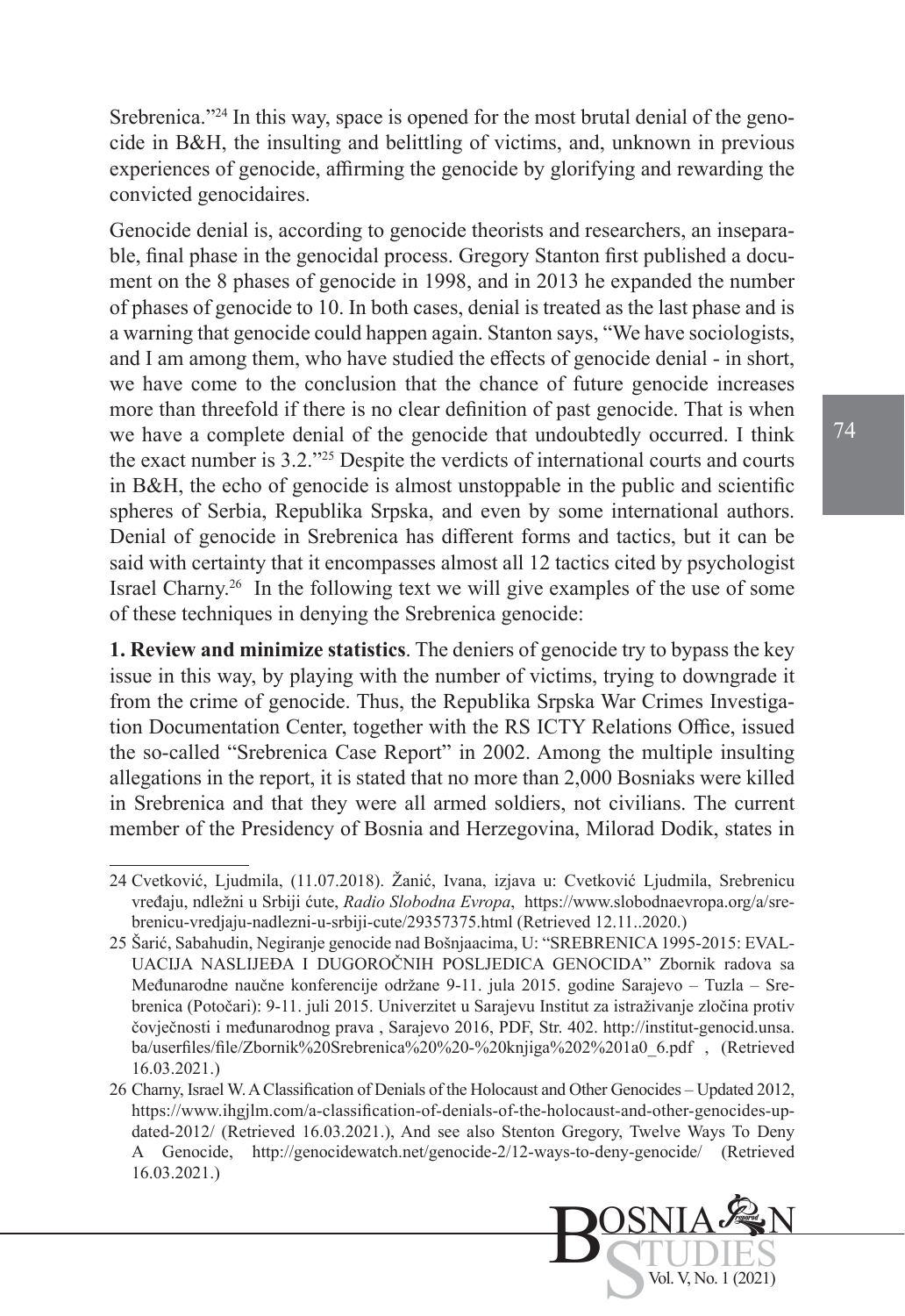a similar tone, "Not even The Hague Tribunal, apart from the qualification that extends according to the system of the already decisive act, has never been accurate in the number of victims."27

The editor of TV Happy, a Serbian state television channel, says: "Every year when television broadcasts, when foreign statesmen come, they bring dead bodies from who knows where and bury them in Srebrenica."<sup>28</sup> Vojislav Šešelj, a convicted war criminal and member of the National Assembly of Serbia, claims that he proved on 3360 pages that there was no genocide. According to him, the proof that there was no genocide is that women and children were not killed, but between 1,000 and 1,200 prisoners of war were shot, and secondly, the Genocide Convention specifies that genocide is the murder or attempted murder of a racial, ethnic, national or religious group. as such or a significant part of that group, which, according to him, was not the case in Srebrenica. Some international officials also contribute to this campaign. The American Philip Corwin, who was a UN official in Bosnia and Herzegovina from the spring to the summer of 1995, claims that the number of Muslims killed in Srebrenica probably does not exceed the number of Serbs killed in the region in previous years in attacks by Muslim war commander, Naser Orić.<sup>29</sup>

**2. Attack the motivation of those who tell the truth about genocide**. Any allegation of genocide is treated as a conspiracy against the ethnic group from whom the criminals come. In that context, Milorad Dodik, on the eve of the 20th anniversary of the genocide in Srebrenica, claimed; "It is a huge crime, which has also created a huge political obstacle. This is also shown by this propaganda, which tries to create an image that all Serbs are potential killers in Srebrenica."30 The same person, in another statement, said; "I am claiming here that no genocide was committed! There was no genocide. There was a plan according to which certain foreigners and Bosniak politicians wanted to impose guilt and responsibility on us for something we did not do."31 Genocide deniers always strive to find allies in the world who, for various reasons or ignorance, will make statements in favor of genocide deniers. Dodik said that, "a terrible crime happened by some Serbs". Thus, the Prime Minister of Serbia, Ana Brnabić, stated that 75% of the 161 ac-

## \*SABAHUDIN ŠARIĆ

<sup>27</sup> Milorad Dodik, predizborni skup u Srebrenici. (24.09.2012), *Radio Slobodna Evropa*, [https://](https://www.slobodnaevropa.org/a/30052016.html) [www.slobodnaevropa.org/a/30052016.html](https://www.slobodnaevropa.org/a/30052016.html) (Retrieved 12.12.2020.)

<sup>28</sup> ĆIRILICA - Istina i mit o Srebrenici / 23 godine kasnije - (TV Happy 09.07.2018), [https://www.](https://www.youtube.com/watch?v=SXKzy_tMO3c) [youtube.com/watch?v=SXKzy\\_tMO3c](https://www.youtube.com/watch?v=SXKzy_tMO3c), (Retrieved 16.03.2021.)

<sup>29</sup> Reljić, Slobodan, Od genocide se živi, Novi standard, 24.12. 2019. [https://www.standard.](https://www.standard.rs/2019/12/24/od-genocida-se-zivi/) [rs/2019/12/24/od-genocida-se-zivi/,](https://www.standard.rs/2019/12/24/od-genocida-se-zivi/) (Retrieved 16.03.2021.)

<sup>30</sup> Dodik prvi put u Srebrenici, 25.03.2015, [https://www.dw.com/bs/dodik-prvi-put-u](https://www.dw.com/bs/dodik-prvi-put-u-srebrenici/a-18386602)[srebrenici/a-18386602](https://www.dw.com/bs/dodik-prvi-put-u-srebrenici/a-18386602) Retrieved 16.03.2021.)

<sup>31</sup> Dodik ponovo provocirao u Srebrenici: 'Nije bilo genocida!', 24.09.2012., [https://dnevnik.](https://dnevnik.hr/vijesti/svijet/dodik-ponovo-provocirao-u-srebrenici-nije-bilo-genocida.html) [hr/vijesti/svijet/dodik-ponovo-provocirao-u-srebrenici-nije-bilo-genocida.html](https://dnevnik.hr/vijesti/svijet/dodik-ponovo-provocirao-u-srebrenici-nije-bilo-genocida.html), (Retrieved 16.03.2021.)

The Denial of Genocide in Srebrenica in the Context of Strengthening Neo-fascism and Relativization of the Holocaust in Europe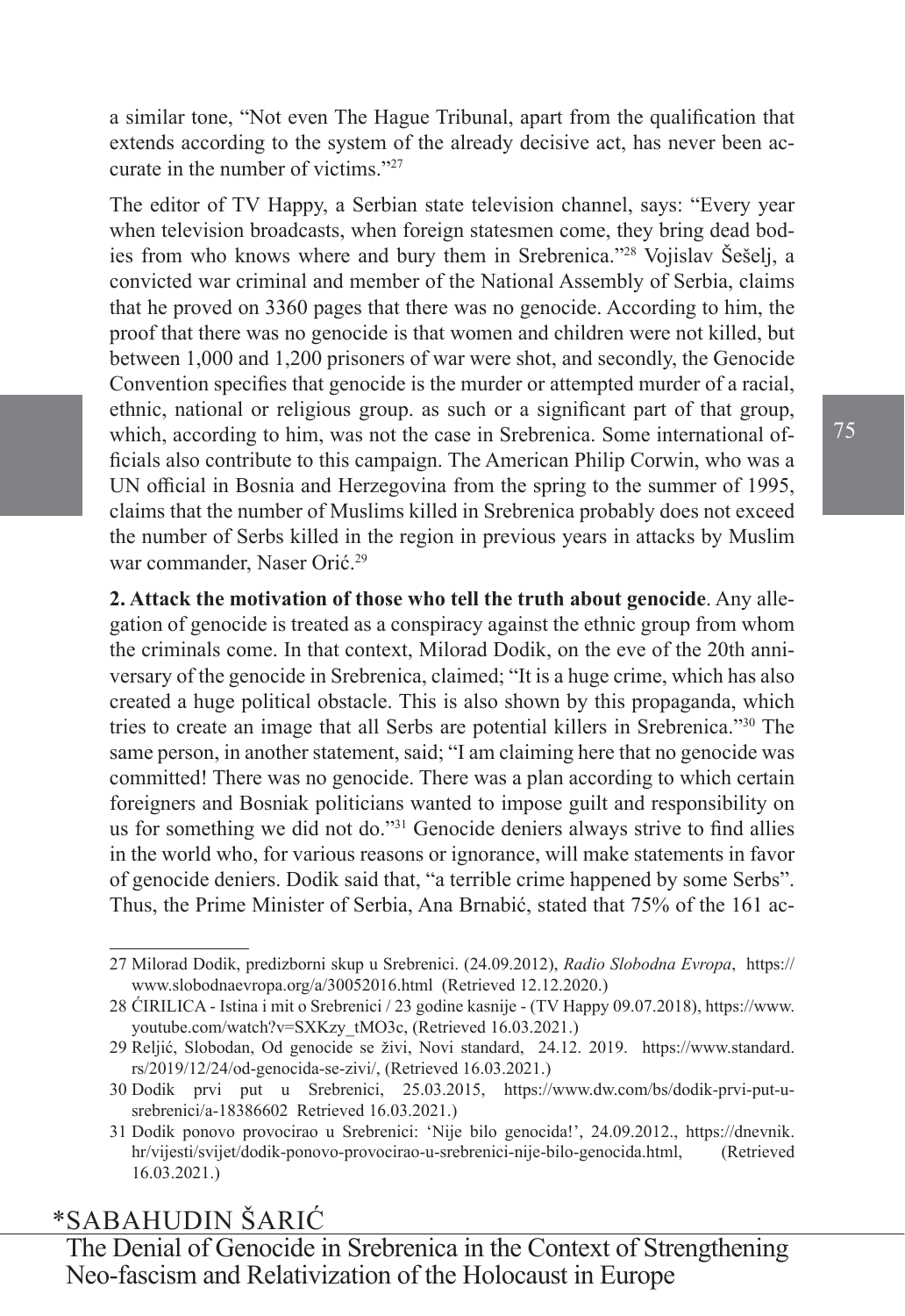cused are Serbs, evidence of the deeply ingrained Serbian attitude that the Hague Tribunal is anti-Serbian.

#### **3. Claim that the deaths were unintentional**.

**4. Emphasize stereotypically negative traits of victims**. The most famous example of this strategy, is the statement by Ratko Mladić after the occupation of Srebrenica, in which he talks about revenge against the Turks. Identifying Bosniaks as Turks is a well-known ideological matrix that was used both before and after the genocide.

**5. Rationalize deaths as a consequence of an inter-tribal conflict that has its roots in history**. This method was used during the aggression on BiH, and even after the genocide, especially among Western diplomats who justified their passivity by not interfering in "ancient Balkan conflicts".

**6. Blame "out of control" forces for committing the killings**. In the Serbian "ethnocentric culture of remembering that crime, everything is transferred to criminals."32 Thus, the Scorpions, the unit famously filmed executing Bosniaks, become an instrument in the process of proving the innocence of the state; t, "the entire responsibility for Srebrenica and other crimes committed on behalf of the state of Serbia falls on a group of pathological individuals who commit crimes by self-organizing, without any state aid or motive."33 Thus, the Serbian state is absolved from any responsibility.

**7. Avoid condemning those responsible for genocide so that the "peace process" can be conducted**. During the aggression and after the genocide, the international community tolerated Slobodan Milošević, the former president of Serbia, as a key figure in the peace process, even though they knew he was responsible for crimes. Today, the Serbian leadership is being treated similarly. Aleksandar Vučić, when he was the Prime Minister of Serbia, also said that condemnation should be muted, in a bid to avoid the aggravation of relations, primarily within B&H but also between Serbia and B&H. On the occasion of **announcing the revision** of the genocide verdict. "We will respond professionally. It seems to me that we will get the expected answer. An answer that, I can't say, is in Serbia's favor, but certainly, an answer that is not harmful to Serbia. But this whole process certainly takes us away from "It seems to me that we have invested a lot, a lot of energy and effort in this matter," Vučić said.<sup>34</sup>

<sup>34</sup> Mihajlović, Branka. (20.02.2017), 'Genocid je zabranjena reč u Srbiji', *Radio Slobodna Evropa*. <https://www.slobodnaevropa.org/a/bih-revizija-tuzba-srbija-beograd-prava-adresa/28320801.html>



<sup>32</sup> Helsinški odbor za ljudska prava, Slučaj Škorpioni (2008) *Helsinški odbor* (Beograd) Available at: http://pescanik.net/2008/09/slucaj-skorpioni/. (Retrieved 12.13.2020.)

<sup>33</sup> Karačić, Darko et al. (2012), Revizija prošlosti, Politike sjećanja u BiH, Hrvatskoj i Srbiji od 1990. *FES Sarajevo*, <https://library.fes.de/pdf-files/bueros/sarajevo/09702.pdf> (Retrieved 12.21.2020.) p. 222.)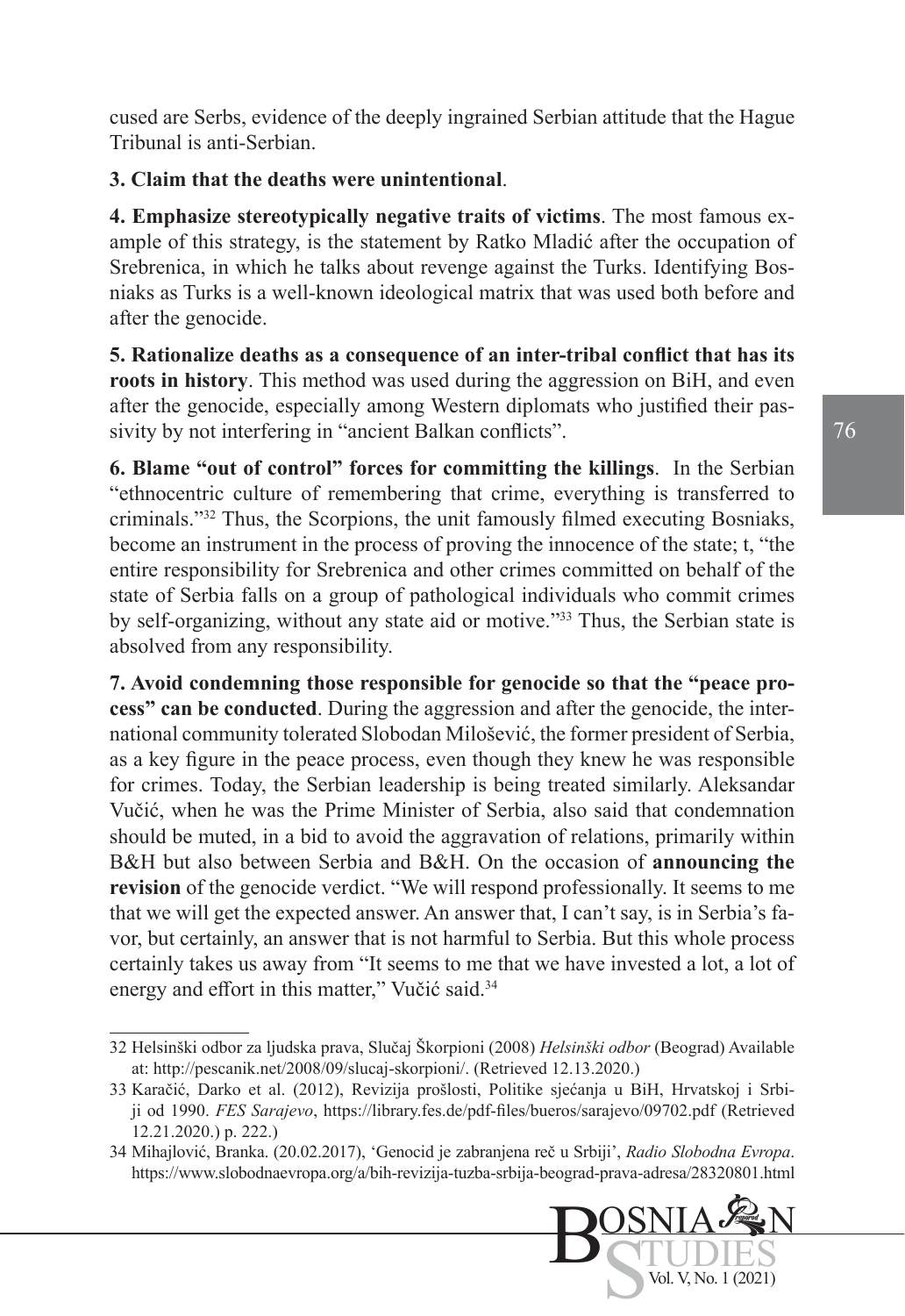#### **8. Justify the denial of genocide in favor of current economic interests.**

#### **9. To claim that the victims were well treated, while at the same time denying genocide.**

In the text entitled "Genocide in Srebrenica", which was published on February 5, 2019, on the website of the Serbian Embassy in Portugal, Serbian Ambassador to Portugal Oliver Antić writes that after the capture of Srebrenica, the Serbian army provided buses to evacuate 17,000 women, children, and the elderly. Muslim territory, and adds that many of them "decided to go to Serbia", where they still; "live completely safe".

**10. Claiming that what happened does not fit the definition of genocide**. The classic example is provided by Ana Brnabić, the Prime Minister of the Government of Serbia, who said; "I don't think it was genocide. I think it is, you know. You know, it looks like… I think it was a horrible, horrible crime. But genocide is basically when... Genocide is the murder of the entire population - women, children... And this was not the case here."35 Draško Stanivuković, the mayor of Banja Luka, a student of economics, also played the legal expert when he said: "Do you know the definition of genocide? Extermination of people from a certain territory. Was the intention in that sense that everyone is expelled? Srebrenica is part of Bosnia and Herzegovina. We are talking about the intention to exterminate a nation from that territory, about the intention to kill children. There was no such intention. I said it was a big crime, I feel sorry for every victim. But what is the problem? The problem is that the issue is politicized. What he wants is that when that famous word is said, I will not repeat it, then it will be said that the whole nation is like that."<sup>36</sup> Aleksandar Vučić, the President of Serbia, said; "No one questions the gravity of the crimes in Srebrenica, but the question arises as to why they insist on the legal qualification that it was genocide."<sup>37</sup>

**11. Blaming the victims.** This is one of the most common methods and tactics of denying the genocide in Srebrenica. It implies that Bosniaks in Srebrenica are guilty of genocide because they committed "crimes" against Serbs, carried out terrorist attacks on Serb villages and the like.

**12. To say that peace and reconciliation are more important than blaming anyone for genocide.** In this context, the tactic is to equalize the crimes,

## \*SABAHUDIN ŠARIĆ

<sup>35</sup> Srbija nikada nije prihvatila kvalifikaciju 'genocid' (20.03.2019) *Al Jazeera Balkans*, [https://www.youtube.com/watch?v=LlmlgCi8RDY&feature=emb\\_logo](https://www.youtube.com/watch?v=LlmlgCi8RDY&feature=emb_logo)

<sup>36</sup> Draško Stanivuković: 'U Srebrenici nije bilo genocida, a presude Karadžiću i Mladiću ne priznajem. Čiča-miča, gotova priča.' (24.11.2020) *Jutarnji*. [https://www.jutarnji.hr/vijesti/svijet/u-sre](https://www.jutarnji.hr/vijesti/svijet/u-srebrenici-nije-bilo-genocida-a-presude-karadzicu-i-mladicu-ne-priznajem-cica-mica-gotova-prica-15008153)[brenici-nije-bilo-genocida-a-presude-karadzicu-i-mladicu-ne-priznajem-cica-mica-gotova-pri](https://www.jutarnji.hr/vijesti/svijet/u-srebrenici-nije-bilo-genocida-a-presude-karadzicu-i-mladicu-ne-priznajem-cica-mica-gotova-prica-15008153)[ca-15008153](https://www.jutarnji.hr/vijesti/svijet/u-srebrenici-nije-bilo-genocida-a-presude-karadzicu-i-mladicu-ne-priznajem-cica-mica-gotova-prica-15008153) ( Retrieved 12.15.2020)

<sup>37</sup> Beta, Vučić: Zašto se insistira da je zločin u Srebrenici genocid?, 17.03.2017., [https://rs.n1info.](https://rs.n1info.com/vesti/a235660-vucic-zasto-se-insistira-da-je-srebrenica-genocid/) [com/vesti/a235660-vucic-zasto-se-insistira-da-je-srebrenica-genocid/](https://rs.n1info.com/vesti/a235660-vucic-zasto-se-insistira-da-je-srebrenica-genocid/), ( Retrieved 16.03.2021.)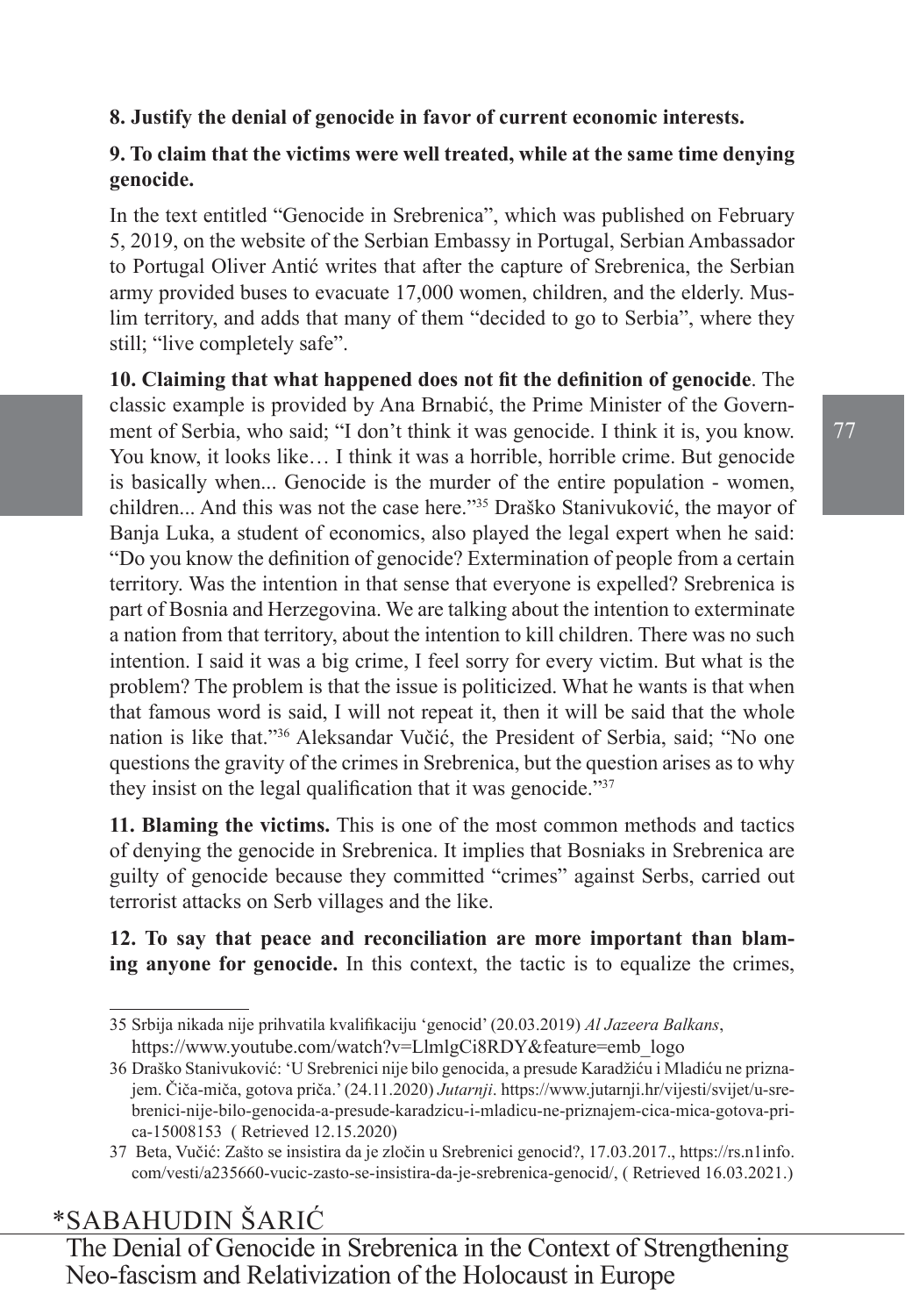the criminals, and victims and the effort to forget the past and assuage idea of responsibility.

### Affirmation of genocide

Promoting, rewarding, and affirming crimes through the affirmation of convicted war criminals, is a specific feature of the genocide against Bosniaks in Srebrenica. Nowhere else in the world have we seen the celebration of war criminals and genocidaires to the extent we have seen in Serbia and Republika Srpska, with streets named after them, murals painted, buildings named after them, and involving them in the teaching processes in universities. This is a precedent in history and says a lot about the state of consciousness, moral loss, disrespect for the victims, and general disrespect for humanity both in our country and in the world. By tolerating such actions, the international community, as well as the public in Serbia and the Republika Srpska, are dangerously lowering the threshold of tolerance for violating fundamental human values. The possible consequences of such actions are very dangerous and long-term, but that is a topic for another time.

For some, a state that glorifies war criminals or Nazis in the 21st century is comical, but that is a naive reaction given the anger, prejudice, and hatred that feed many European fascist movements today. It would be a serious mistake to believe that these are just harmless right-wing lunatics. $38$ 

#### Conclusion

Political and social developments in the immediate vicinity of B&H, as well as in Europe, in terms of attitudes towards genocide and genocide denial, do not inspire much optimism. We are faced with the brutal attitude of genocide deniers towards this global crime. There is no doubt that the social and political activities of these actors will be largely determined by their views on the crime of genocide. Therefore, it is necessary to find ways, instruments, and to plan activities that will strengthen and affirm the positive decisions of domestic and international courts on genocide. It is necessary to affirm the narrative of genocide as a crime that must not be forgotten and denied. Adequate legislation in this regard is only part of the activities that can stop the denial of any crime, especially the genocide in the 1995 UN Security Zone in Srebrenica.

<sup>38</sup> Burns, Nicholas. (13.06.2013), Uspon mržnje, *Buka*, [https://www.6yka.com/novosti/uspon](https://www.6yka.com/novosti/uspon-mrznje)[mrznje](https://www.6yka.com/novosti/uspon-mrznje) (Retrieved 12.21.2020).

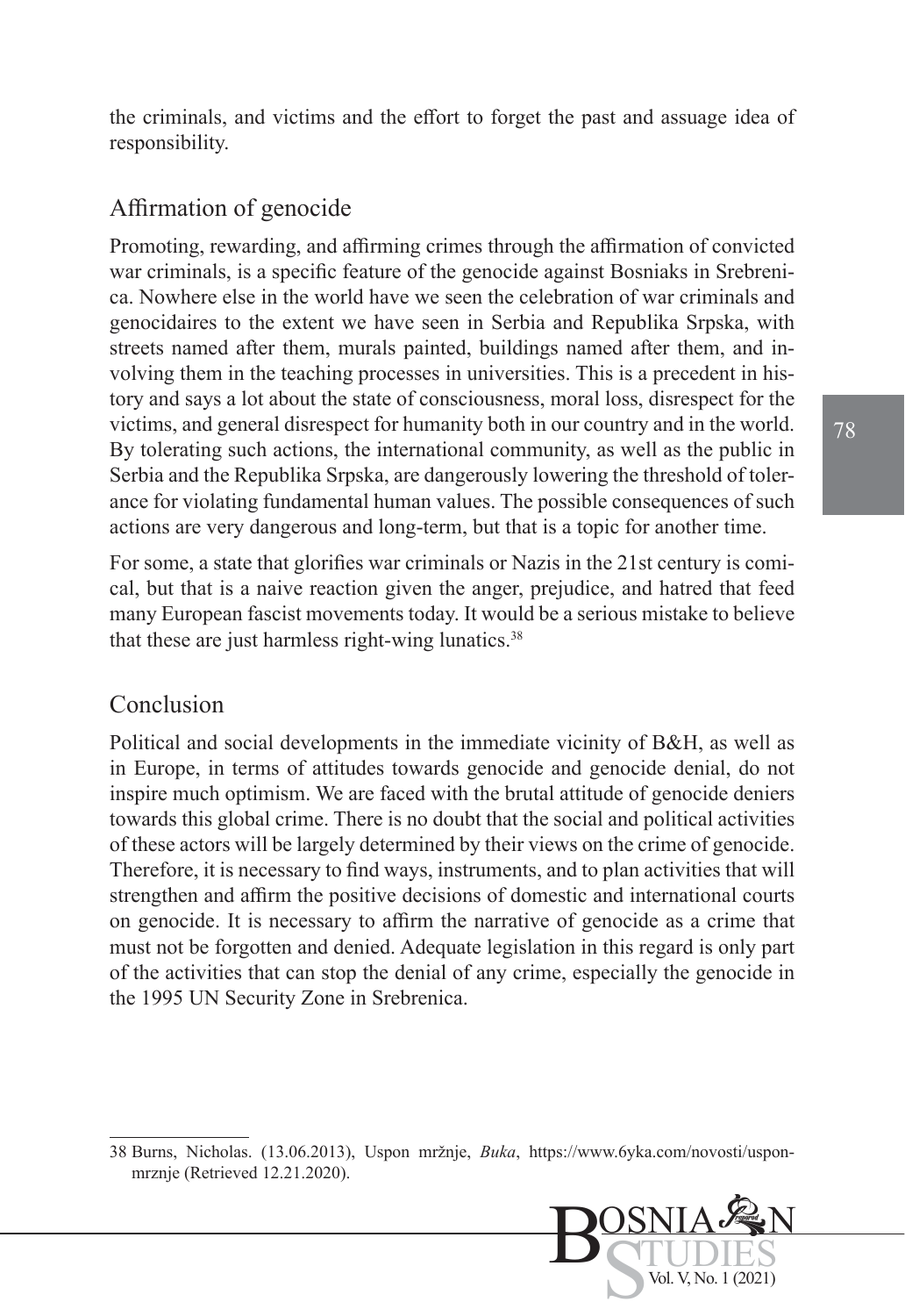# Bibliography

- [Aisch](https://www.nytimes.com/by/gregor-aisch), Gregor., [Pearce,](https://www.nytimes.com/by/adam-pearce) Adam. and Rousseau, Bryant. (23.10.2017), How Far Is Europe Swinging to the Right? *The New York Times*, https://www.nytimes. com/interactive/2016/05/22/world/europe/europe-right-wing-austria-hungary.html, (Retrieved 10.10.2020).
- Međunarodni sud za krivično gonjenje osoba odgovornih za teška kršenja međunarodnog humanitarnog prava počinjena na teritoriji bivše Jugoslavije od 1991. godine, Blagojević i Jo0kić, Predmet broj: IT-02-60-T, Prvostepena presuda, (17.01.2005), *ICTY* paragraph 674, [https://www.icty.org/x/cases/](https://www.icty.org/x/cases/blagojevic_jokic/tjug/bcs/050117.pdf) [blagojevic\\_jokic/tjug/bcs/050117.pdf](https://www.icty.org/x/cases/blagojevic_jokic/tjug/bcs/050117.pdf)
- Buden, Boris. (14.12.2013), Prošlo je vrijeme manifesta, *Oslobodjenje*, [http://](http://www.oslobodjenje.ba/kun/kultura/boris-buden-proslo-je-vrijeme-manifesta/95460) [www.oslobodjenje.ba/kun/kultura/boris-buden-proslo-je-vrijeme-manifes](http://www.oslobodjenje.ba/kun/kultura/boris-buden-proslo-je-vrijeme-manifesta/95460)[ta/95460](http://www.oslobodjenje.ba/kun/kultura/boris-buden-proslo-je-vrijeme-manifesta/95460), Retrieved: 08.04.2016.
- Burns, Nicholas. (13.06.2013), Uspon mržnje, *Buka*, [https://www.6yka.com/no](https://www.6yka.com/novosti/uspon-mrznje)[vosti/uspon-mrznje](https://www.6yka.com/novosti/uspon-mrznje) (Retrieved 12.21.2020).
- Charny, Israel W. A Classification of Denials of the Holocaust and Other Genocides – Updated 2012, [https://www.ihgjlm.com/a-classification-of-denials-of-the-holocaust-and-](https://www.ihgjlm.com/a-classification-of-denials-of-the-holocaust-and-other-genocides-updated-2012/)

[other-genocides-updated-2012/](https://www.ihgjlm.com/a-classification-of-denials-of-the-holocaust-and-other-genocides-updated-2012/)

- Stenton Gregory, Twelve Ways To Deny A Genocide, [http://genocidewatch.net/](http://genocidewatch.net/genocide-2/12-ways-to-deny-genocide/) [genocide-2/12-ways-to-deny-genocide/](http://genocidewatch.net/genocide-2/12-ways-to-deny-genocide/)Ivica Dačić - Nećemo dozvoliti da Bosna bude islamska država! - DJS - (TV Happy 17.06.2019) <https://www.youtube.com/watch?v=AIOEyYWa37w>
- ĆIRILICA Istina i mit o Srebrenici / 23 godine kasnije (TV Happy 09.07.2018), [https://www.youtube.com/watch?v=SXKzy\\_tMO3c](https://www.youtube.com/watch?v=SXKzy_tMO3c)
- Ćurak, Nerzuk, (26.02.2014), Uspon radikalne desnice u Evropi, *Radiosarajevo. ba*, [http://www.radiosarajevo.ba/metromahala/sta-drugi-pisu/nerzuk-curak](http://www.radiosarajevo.ba/metromahala/sta-drugi-pisu/nerzuk-curak-uspon-radikalne-desnice-u-europi/142769)[uspon-radikalne-desnice-u-europi/142769](http://www.radiosarajevo.ba/metromahala/sta-drugi-pisu/nerzuk-curak-uspon-radikalne-desnice-u-europi/142769)
- Cvetković, Ljudmila, (11.07.2018). Žanić, Ivana, izjava u: Cvetković Ljudmila, Srebrenicu vređaju, ndležni u Srbiji ćute, *Radio Slobodna Evropa*, [https://www.slobodnaevropa.org/a/srebrenicu-vredjaju-nadlezni-u-srbiji](https://www.slobodnaevropa.org/a/srebrenicu-vredjaju-nadlezni-u-srbiji-cute/29357375.html)[cute/29357375.html](https://www.slobodnaevropa.org/a/srebrenicu-vredjaju-nadlezni-u-srbiji-cute/29357375.html) (Retrieved 12.11..2020.)
- Dodik: U Srebrenici nije počinjen genocid, to je mit poput kosovskog, (17.03.2017), *Radio Slobodna Evropa* <https://www.slobodnaevropa.org/a/30052016.html> (Retrieved 12.12.2020.)
- Dodik prvi put u Srebrenici, 25.03.2015, [https://www.dw.com/bs/dodik-prvi-put](https://www.dw.com/bs/dodik-prvi-put-u-srebrenici/a-18386602)[u-srebrenici/a-18386602](https://www.dw.com/bs/dodik-prvi-put-u-srebrenici/a-18386602) Retrieved 16.03.2021.)
- Dodik ponovo provocirao u Srebrenici: 'Nije bilo genocida!', 24.09.2012., [https://dnevnik.hr/vijesti/svijet/dodik-ponovo-provocirao-u-srebrenici-nije](https://dnevnik.hr/vijesti/svijet/dodik-ponovo-provocirao-u-srebrenici-nije-bilo-genocida.html)[bilo-genocida.html](https://dnevnik.hr/vijesti/svijet/dodik-ponovo-provocirao-u-srebrenici-nije-bilo-genocida.html), (Retrieved 16.03.2021.)

## \*SABAHUDIN ŠARIĆ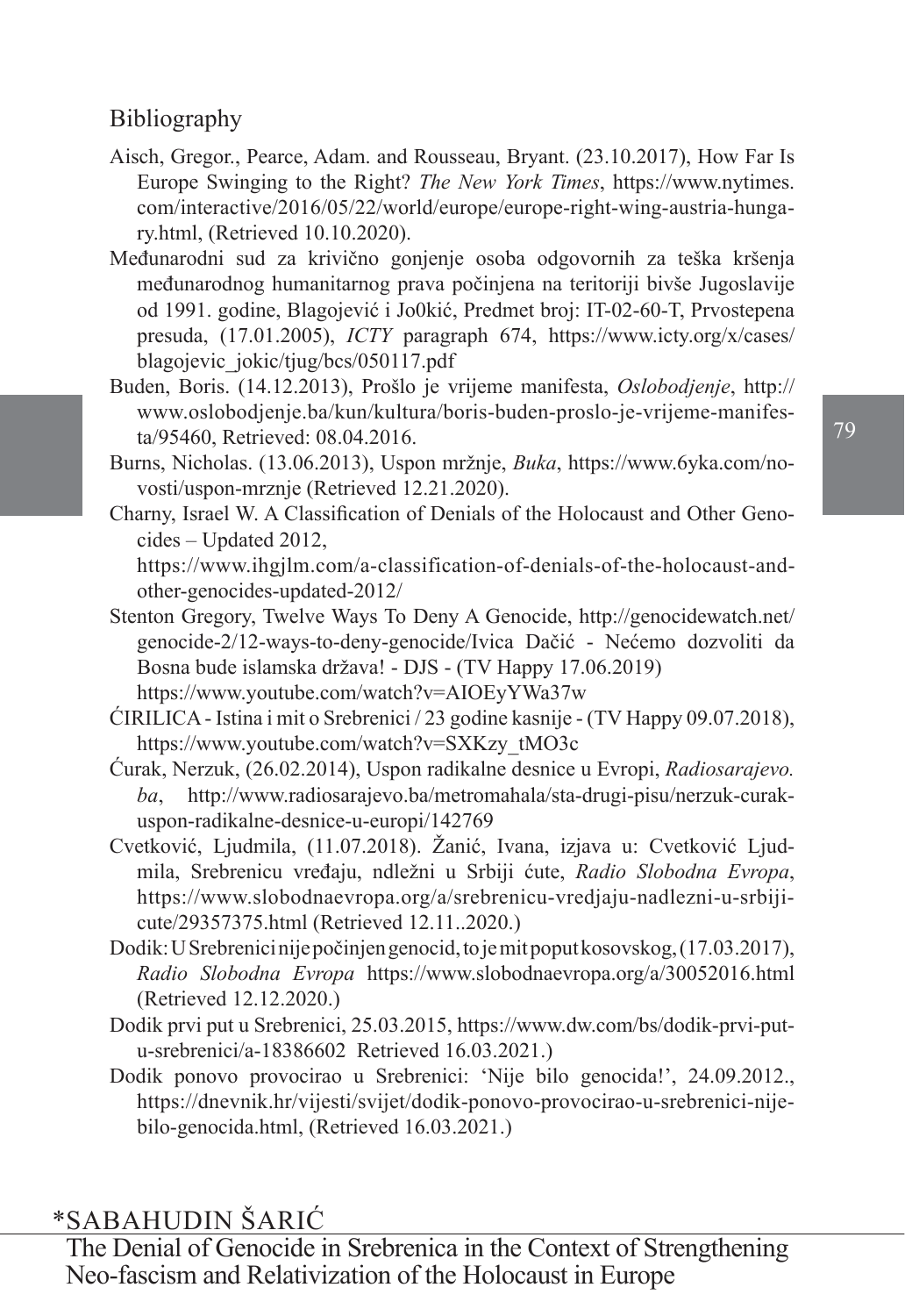- Draško Stanivuković: 'U Srebrenici nije bilo genocida, a presude Karadžiću i Mladiću ne priznajem. Čiča-miča, gotova priča.' (24.11.2020) *Jutarnji*. [https://www.jutarnji.hr/vijesti/svijet/u-srebrenici-nije-bilo-genocida-a-pre](https://www.jutarnji.hr/vijesti/svijet/u-srebrenici-nije-bilo-genocida-a-presude-karadzicu-i-mladicu-ne-priznajem-cica-mica-gotova-prica-15008153)[sude-karadzicu-i-mladicu-ne-priznajem-cica-mica-gotova-prica-15008153](https://www.jutarnji.hr/vijesti/svijet/u-srebrenici-nije-bilo-genocida-a-presude-karadzicu-i-mladicu-ne-priznajem-cica-mica-gotova-prica-15008153) (Retrieved 12.15.2020)
- Eco, Umberto, [Ur-fašizam,](https://sic.ba/stav/umberto-eco-ur-fasizam/) preveo: Efendić, Kenan, (Sic!). časopis za poetička istraživanja i djelovanja), 18.06.2010, [http://sic.ba/rubrike/stav-esej/](http://sic.ba/rubrike/stav-esej/umberto-eco-ur-fasizam/) [umberto-eco-ur-fasizam/](http://sic.ba/rubrike/stav-esej/umberto-eco-ur-fasizam/)
- Grčka zastava nad Srebrenicom: Pripadnici Zlatne Zore bili su dobrovoljci u napadu na Srebrenicu, (15.06.2012), *Slobodna Bosna* [http://www.slobodna](http://www.slobodna-bosna.ba/vijest/1343/grchka_zastava_nad_srebrenicom_pripadnici_zlatne_zore_bili_su_dobrovoljci_u_napadu_na_srebrenicu.html)[bosna.ba/vijest/1343/grchka\\_zastava\\_nad\\_srebrenicom\\_pripadnici\\_zlatne\\_](http://www.slobodna-bosna.ba/vijest/1343/grchka_zastava_nad_srebrenicom_pripadnici_zlatne_zore_bili_su_dobrovoljci_u_napadu_na_srebrenicu.html) zore bili su dobrovoljci u napadu na srebrenicu.html
- Grečić V. i Korać S. (2012), Politički diskurs ekstremne desnice u Zapadnoj Evropi, *Medjunarodni problemi* 64 (2), https://doi.org/10.2298/MEDJP1202202G, p.p. 202–232
- Helsinški odbor za ljudska prava, Slučaj Škorpioni (2008) *Helsinški odbor* (Beograd) Available at: http://pescanik.net/2008/09/slucaj-skorpioni/. (Retrieved 12.13.2020.)
- Huntington, P., Samuel. (1997) "Sukob civilizacija", (Zagreb; Izvori" d.o.o. nakladničku djelatnost)
- Fenomenologija. (2021) Hrvatska enciklopedija, mrežno izdanje*. Leksikografski zavod Miroslav Krleža*,. [http://www.enciklopedija.hr/Natuknica.](http://www.enciklopedija.hr/Natuknica.aspx?ID=19238) [aspx?ID=19238](http://www.enciklopedija.hr/Natuknica.aspx?ID=19238) (Pristupljeno 4. 3. 2021)
- Ignazi, Piero. (2003) *Comparative Studies: Extreme Right Parties in Europe*. (New York: Oxford University Press)
- Šarić, Sabahudin, Negiranje genocide nad Bošnjaacima, U: "SREBRENICA 1995- 2015: EVALUACIJA NASLIJEĐA I DUGOROČNIH POSLJEDICA GENO-CIDA" Zbornik radova sa Međunarodne naučne konferencije održane 9-11. jula 2015. godine Sarajevo – Tuzla – Srebrenica (Potočari): 9-11. juli 2015. Univerzitet u Sarajevu Institut za istraživanje zločina protiv čovječnosti i međunarodnog prava , Sarajevo 2016, PDF, Str. 402. http://institut-genocid.unsa.ba/userfiles/ file/Zbornik%20Srebrenica%20%20-%20knjiga%202%201a0\_6.pdf
- Iskustva i predodžbe o antisemitizmu- Drugo istraživanje o diskriminaciji i zločinima iz mržnje protiv Židova u Europskoj uniji. (2018), *FRA – Agencija Europske unije za temeljna prava*, (Beč), [https://fra.europa.eu/sites/default/](https://fra.europa.eu/sites/default/files/fra_uploads/fra-2018-experiences-and-perceptions-of-antisemitism-survey-summary_hr.pdf) [files/fra\\_uploads/fra-2018-experiences-and-perceptions-of-antisemitism-sur](https://fra.europa.eu/sites/default/files/fra_uploads/fra-2018-experiences-and-perceptions-of-antisemitism-survey-summary_hr.pdf)[vey-summary\\_hr.pdf](https://fra.europa.eu/sites/default/files/fra_uploads/fra-2018-experiences-and-perceptions-of-antisemitism-survey-summary_hr.pdf) (Retrieved 12.12.2020).
- Karačić, Darko et al. (2012), Revizija prošlosti, Politike sjećanja u BiH, Hrvatskoj i Srbiji od 1990. *FES Sarajevo*, [https://library.fes.de/pdf-files/bueros/sara](https://library.fes.de/pdf-files/bueros/sarajevo/09702.pdf)[jevo/09702.pdf](https://library.fes.de/pdf-files/bueros/sarajevo/09702.pdf) (Retrieved 12.21.2020.)
- Krašovec, Primož. (2016), Evvropska politika i (neo)fašizam, *STvar, časopis za teorijske prakse*, 8. Novi Sad; Gerusia.

Bos<sub>S</sub>

OSNIA

TUDIES Vol. V, No. 1 (2021)

N